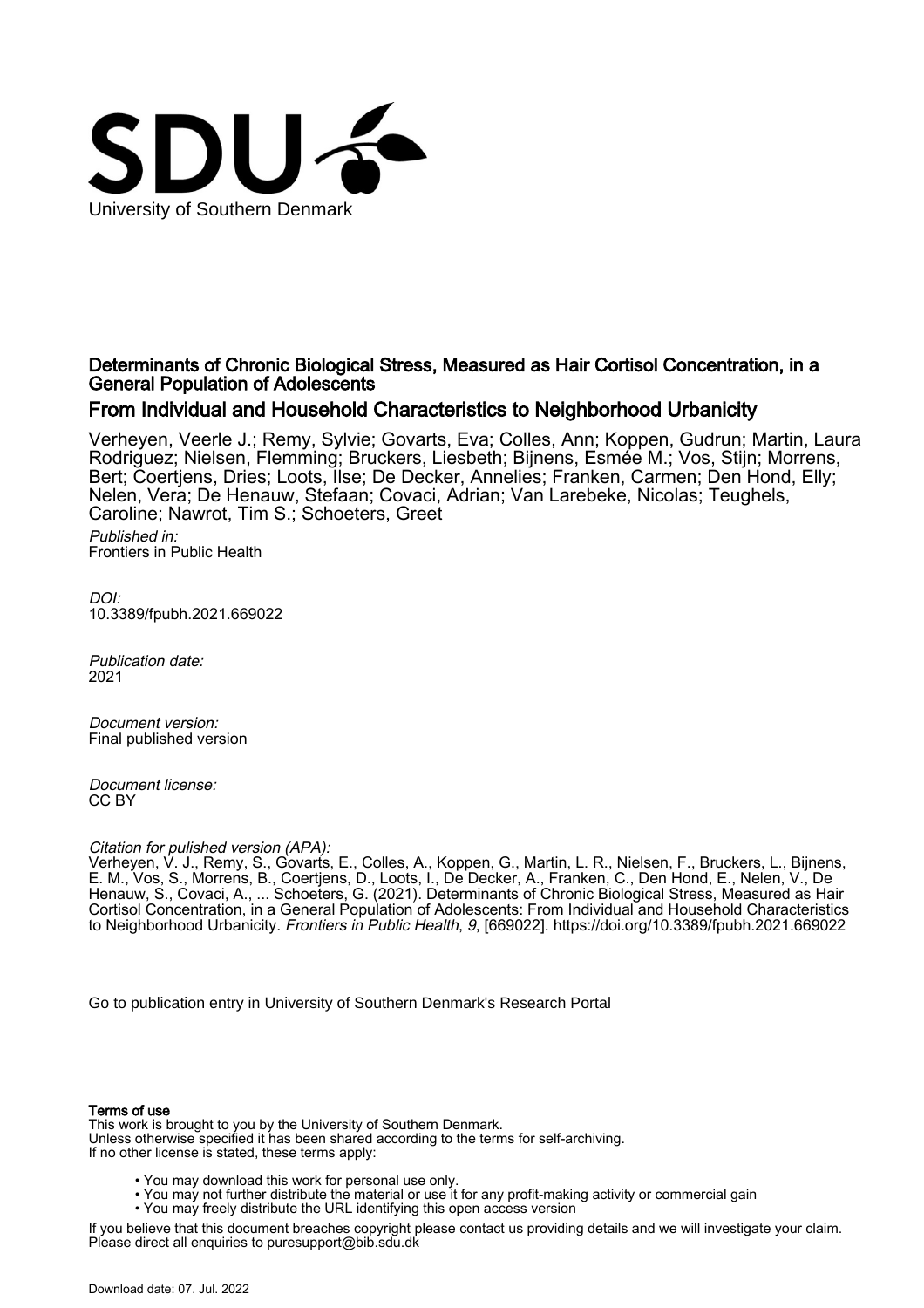



# [Determinants of Chronic Biological](https://www.frontiersin.org/articles/10.3389/fpubh.2021.669022/full) Stress, Measured as Hair Cortisol Concentration, in a General Population of Adolescents: From Individual and Household Characteristics to Neighborhood **Urbanicity**

#### **OPEN ACCESS**

#### Edited by:

*Kin Bong Hubert Lam, University of Oxford, United Kingdom*

#### Reviewed by:

*M. Jahangir Alam, University of Houston, United States Theodora Katsila, National Hellenic Research Foundation, Greece*

### \*Correspondence:

*Veerle J. Verheyen [veerle.verheyen@vito.be](mailto:veerle.verheyen@vito.be)*

#### Specialty section:

*This article was submitted to Environmental health and Exposome, a section of the journal Frontiers in Public Health*

> Received: *17 February 2021* Accepted: *14 October 2021* Published: *23 November 2021*

#### Citation:

*Verheyen VJ, Remy S, Govarts E, Colles A, Koppen G, Martin LR, Nielsen F, Bruckers L, Bijnens EM, Vos S, Morrens B, Coertjens D, Loots I, De Decker A, Franken C, Den Hond E, Nelen V, De Henauw S, Covaci A, Van Larebeke N, Teughels C, Nawrot TS and Schoeters G (2021) Determinants of Chronic Biological Stress, Measured as Hair Cortisol Concentration, in a General Population of Adolescents: From Individual and Household Characteristics to Neighborhood Urbanicity. Front. Public Health 9:669022. doi: [10.3389/fpubh.2021.669022](https://doi.org/10.3389/fpubh.2021.669022)*

Veerle J. Verheyen<sup>1,2\*</sup>, Sylvie Remy<sup>1</sup>, Eva Govarts<sup>1</sup>, Ann Colles<sup>1</sup>, Gudrun Koppen<sup>1</sup>, Laura Rodriguez Martin1, Flemming Nielsen<sup>3</sup>, Liesbeth Bruckers<sup>4</sup>, Esmée M. Bijnens<sup>5</sup>, Stijn Vos<sup>5</sup>, Bert Morrens<sup>6</sup>, Dries Coertjens<sup>6</sup>, Ilse Loots<sup>6</sup>, Annelies De Decker<sup>7</sup>, Carmen Franken<sup>7</sup>, Elly Den Hond<sup>7</sup>, Vera Nelen<sup>7</sup>, Stefaan De Henauw<sup>8</sup>, Adrian Covaci<sup>9</sup>, Nicolas Van Larebeke<sup>10,11</sup>, Caroline Teughels<sup>12</sup>, Tim S. Nawrot<sup>5</sup> and Greet Schoeters<sup>1,2</sup>

*<sup>1</sup> VITO Health, Flemish Institute for Technological Research (VITO), Antwerp, Belgium, <sup>2</sup> Department of Biomedical Sciences,* University of Antwerp, Antwerp, Belgium, <sup>3</sup> Institute of Public Health, Department of Environmental Medicine, University oi *Southern Denmark, Odense, Denmark, <sup>4</sup> I-BioStat, Data Science Institute, Hasselt University, Hasselt, Belgium, <sup>5</sup> Centre for Environmental Sciences, Hasselt University, Hasselt, Belgium, <sup>6</sup> Department of Sociology, Faculty of Social Sciences, University of Antwerp, Antwerp, Belgium, <sup>7</sup> Provincial Institute of Hygiene, Provincial Research Centre for Environment and Health, Antwerp, Belgium, <sup>8</sup> Department of Public Health and Primary Care, Faculty of Medicine and Health Sciences, Ghent University, Ghent, Belgium, <sup>9</sup> Toxicological Centre, University of Antwerp, Antwerp, Belgium, <sup>10</sup> Analytical, Environmental and Geo-Chemistry, Vrije Universiteit Brussel, Brussels, Belgium, <sup>11</sup> Department of Radiotherapy and Experimental Cancerology, Ghent University, Ghent, Belgium, <sup>12</sup> Flemish Planning Bureau for the Environment and Spatial Development, Brussels, Belgium*

Chronic biological stress may adversely affect adolescents' physical and mental health, but insight in the personal and environmental factors that determine chronic stress is limited. We measured 3-month cumulative hair cortisol concentration (HCC) in 419 adolescents, participating in the Flemish Environment and Health Study. Adolescents' health and lifestyle characteristics, household and neighborhood socio-economic status as well as neighborhood urbanicity were assessed as potential determinants of HCC, using multiple linear regression models. We additionally explored heterogeneity of our results by sex. HCC were significantly higher in boys from densely populated neighborhoods, the association was not significant in girls. Accordingly, boys living outside cities had significantly lower HCC than boys, living in cities. HCC was significantly lower in adolescents with an optimal vitality, a measure of a positive mental health status. In adolescent girls, menarcheal status (pre-/postmenarche) was a significant determinant of HCC. Our findings are the first to suggest that residential urbanicity may have an impact on chronic biological stress in a general population of adolescent boys.

Keywords: adolescents, chronic biological stress, determinants, hair cortisol concentration, Flemish environment and health study (FLEHS), neighborhood urbanicity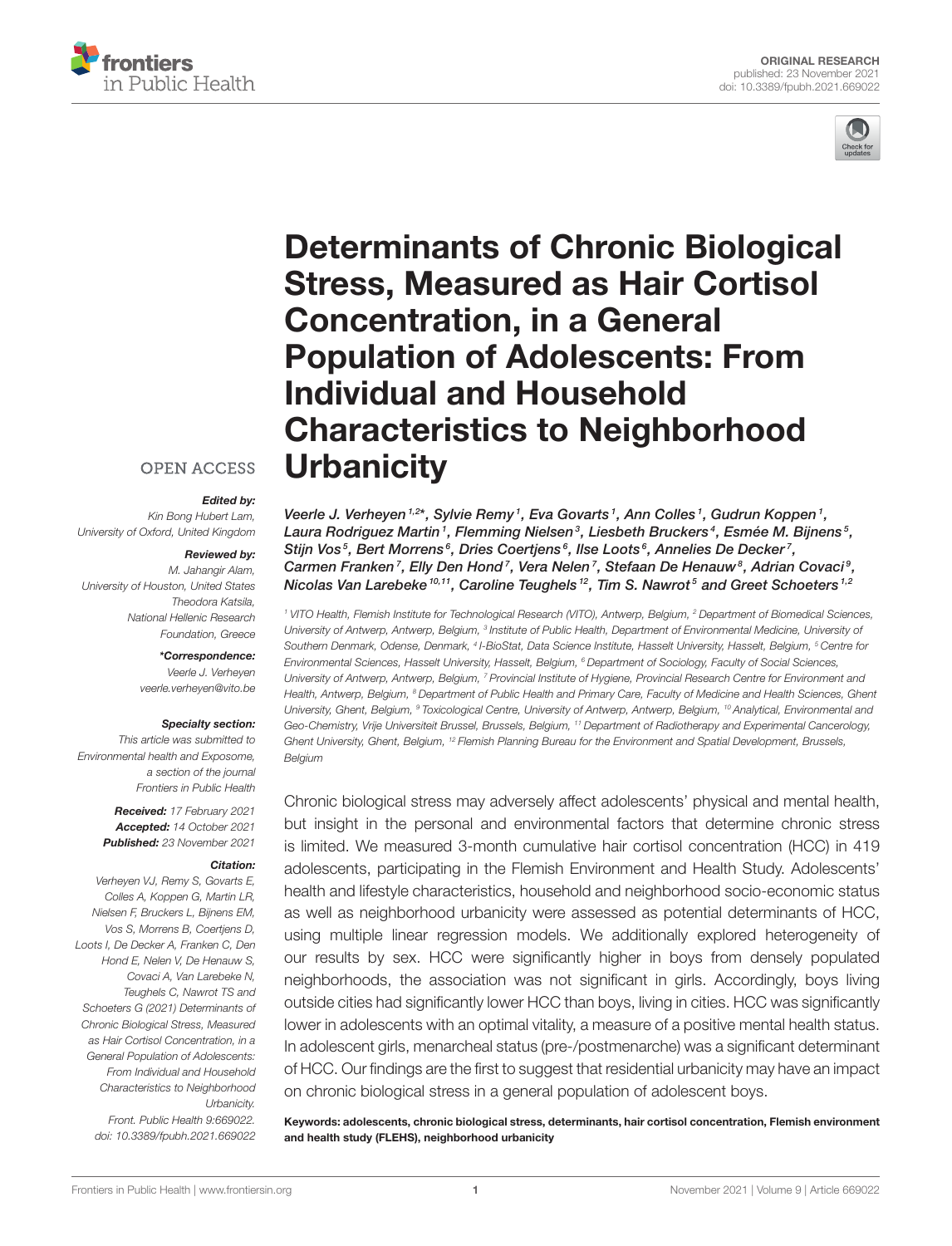# INTRODUCTION

Adolescence is characterized by many physical, emotional, social and cognitive challenges [\(1\)](#page-12-0). Chronic biological stress during this vulnerable developmental period may have longlasting implications for physical and mental health [\(2,](#page-12-1) [3\)](#page-12-2). The hypothalamic–pituitary–adrenal (HPA) axis, with the hormone cortisol as its main effector, is a crucial biological stress response system [\(4\)](#page-12-3). Acute and transient activation of the HPA axis facilitates effective coping with stressors [\(5\)](#page-12-4). However, chronic HPA axis activation may lead to long-term physiological alterations and has been associated with respiratory and cardiovascular diseases, type 2 diabetes, cognitive disorders and depression [\(4,](#page-12-3) [6\)](#page-12-5). A good insight in the factors that determine chronic HPA axis activation and cortisol secretion in adolescents is important, however, these factors are not yet fully established [\(7\)](#page-12-6).

Traditional assessment of HPA axis function through measurement of cortisol levels in saliva, blood or urine, reflects cortisol concentrations over minutes to 24-h prior to sampling. Obtaining valid information on long-term cortisol secretion is difficult using these matrices [\(8\)](#page-12-7). In the past decade, the cortisol concentration in scalp hair has emerged as a biomarker of long-term HPA-axis activity [\(4\)](#page-12-3). Sampling is easily conducted and non-invasive, a single hair sample retrospectively captures several months of cortisol secretion [\(9\)](#page-12-8). The number of studies using hair cortisol concentration (HCC) as a biomarker of chronic biological stress has substantially increased in the past years. However, literature on determinants of HCC in healthy adolescents is still limited. Most existing studies were conducted in the context of physical and mental diseases or in socioeconomically disadvantaged subgroups and included both children and adolescents [\(10\)](#page-12-9). A systematic review of literature [\(7\)](#page-12-6), identified sex, age, anthropometry and household socioeconomic status (SES) as determinants of HCC in children and adolescents. Recent studies, including only adolescents, did not find significant associations of HCC with sex; studies on HCC in relation to anthropometry yielded varying results [\(11–](#page-12-10) [14\)](#page-12-11). Gray et al. [\(7\)](#page-12-6) identified associations of HCC with perinatal characteristics, atopic illness and mental health as important remaining knowledge gaps. The perinatal period may influence HPA functioning and disease risk later in life [\(15\)](#page-12-12). Atopic disease and the use of corticosteroid medication may also affect HPA axis functioning [\(16\)](#page-12-13). No significant associations of HCC with adolescents' mental health measures, including perceived stress or anxiety, have yet been reported [\(7,](#page-12-6) [10,](#page-12-9) [17\)](#page-12-14). Interestingly, a small study among adolescents (12–18 years,  $n = 27$ ) did not find a significant association of HCC with perceived stress, however, adolescents' optimism was significantly associated with lower HCC [\(18\)](#page-12-15).

The HCC of adolescents may also be related to their residential environment. An urban, densely populated, residential environment has been hypothesized to act as a chronic stressor, regardless of a person's individual socioeconomic position [\(19,](#page-12-16) [20\)](#page-12-17). Potential pathways are the social context of an urban neighborhood and a higher exposure to air pollution, noise and heat [\(21,](#page-12-18) [22\)](#page-12-19). In an exploratory study among children (median age 10 years,  $n = 92$ ), neighborhood urbanicity was not related to HCC [\(20\)](#page-12-17). However, neighborhood socio-environmental influences may exert stronger effects on adolescents, compared to children [\(19\)](#page-12-16).

The objective of this study was to gain a better insight in sociodemographic, health and lifestyle factors as well as neighborhood characteristics that contribute to chronic stress in adolescents. The selection of potential determinants of chronic biological stress was based on existing literature. To the best of our knowledge, this study is the first to explore HCC in relation to neighborhood urbanicity in adolescents. During adolescence the responsivity of the HPA axis may be sex-dependent. We therefore additionally explored effect modification of associations between HCC and potential determinants by sex [\(23,](#page-12-20) [24\)](#page-12-21). Our study may support formal and informal initiatives to promote adolescents' health and wellbeing through chronic biological stress prevention and reduction.

# MATERIALS AND METHODS

### Study Population and Design

This study was embedded in a human biomonitoring program, i.e., the Flemish Environment and Health Study (FLEHS), initiated by the Flemish government in 2002. The goal of FLEHS is to investigate the relationship between a broad range of environmental exposures and health effects and to support environmental health policy by identifying priorities for further action [\(25\)](#page-12-22). This study was conducted within the fourth cycle of the FLEHS (FLEHS-4, 2016–2020), including adolescents from the general population of Flanders. One of the main objectives of FLEHS-4 was to investigate associations of residential environmental surroundings with adolescents' health. The study protocol was approved in June 2017 by the Antwerp University Hospital Ethical committee (registration number B300201732753). Between September 2017 and June 2018, a representative sample of 428 Flemish 14–15 year old adolescents was recruited and examined in schools by trained nurses. Parents and adolescents filled out extensive questionnaires that provided detailed information on health, lifestyle and household socio-economic status. A stratified clustered multistage sampling strategy was applied to enroll equal numbers of participant across both sexes, to represent all educational levels, to geographically represent all Flemish provinces and different degrees of urbanicity. The inclusion criteria of the FLEHS-4 study were: informed consent signed by the adolescent and a parent, having lived in Flanders for at least 5 years, adolescent and parents mastered enough Dutch to fill out questionnaires. Exclusion criteria were: data of more than one questionnaire missing, blood and urine sample missing, being held back in school for more than 1 year, attending a boarding school. One adolescent was excluded because of pregnancy. Of the 428 FLEHS-4 participants, eight could not participate in this part of the study because their hair was too short (<3 cm). One participant was excluded for following a growth hormone therapy. Thus, the final sample of this study included 419 adolescents.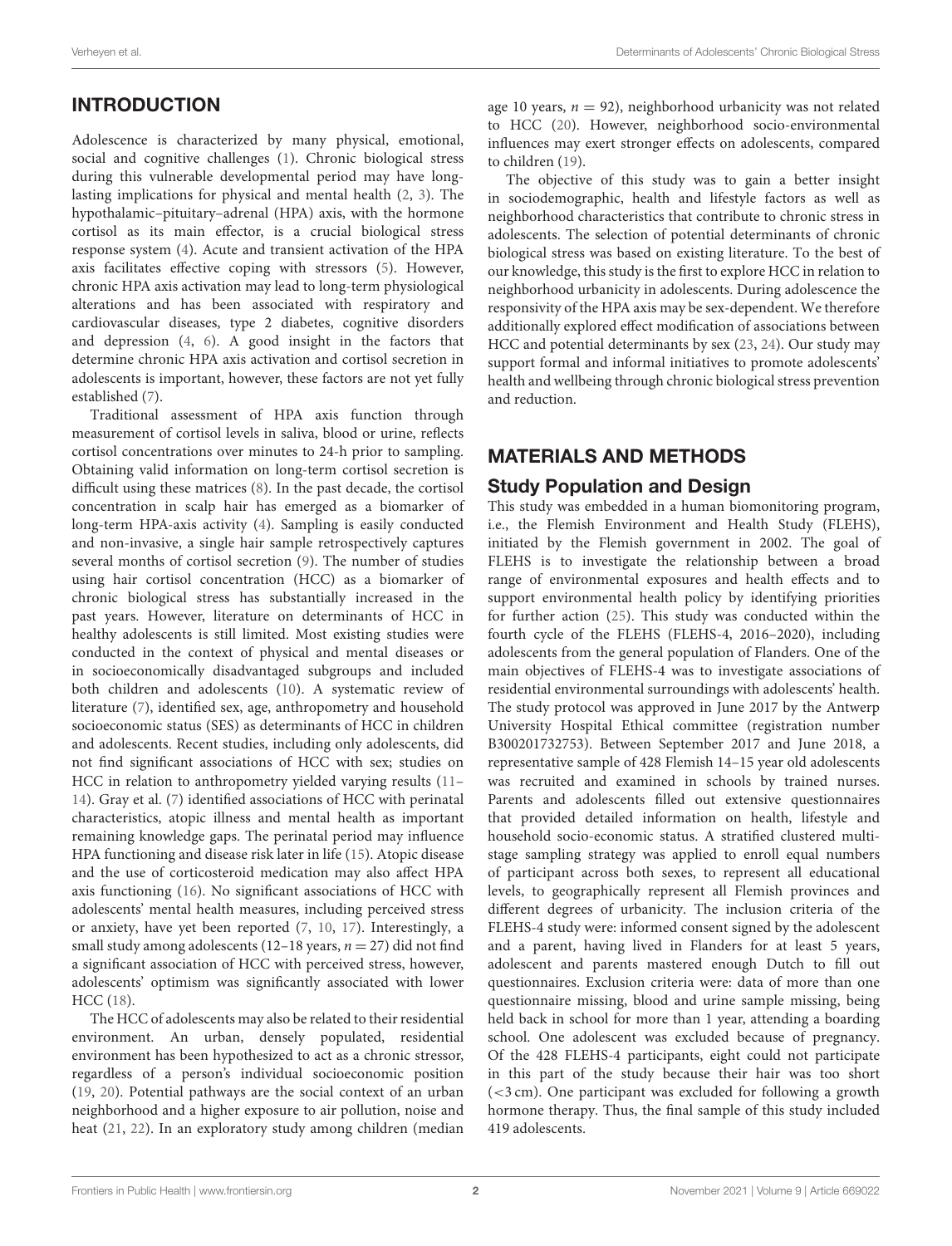# Hair Cortisol Concentrations

A strand of hair of at least 3 cm was cut close to the scalp from the posterior vertex of the adolescents' head. Hair samples were stored in the dark at room temperature in paper envelopes. Analysis was performed within 18 months after collection of the first samples. HCC was determined from the scalp-near 3 cm hair segment. Human hair on the head grows at a rate of approximately 1 cm per month, HCC of 3 cm hair strands retrospectively reflect cortisol levels for the period of 3 months [\(26\)](#page-13-0). Samples were analyzed at the Institute of Public Health, Department of Environmental Medicine of the University of Southern Denmark (SDU), using liquid chromatography combined with tandem mass spectrometry (LC-MS/MS) as described previously by [\(27\)](#page-13-1). Briefly, hair samples were washed with methanol and dried at room temperature. The 3 cm hair strand was cut into 2–3 mm segments that weighed 20– 30 mg. Aliquots of 100 µL 20 ng/mL isotope labeled cortisol-D4 were added as internal standard, together with 0.9 mL methanol. Samples were incubated in the dark at 25◦C, while whirl mixed at 2,000 revolutions per minute for 5 days and subsequently centrifuged at 3,000 g for 5 min. Twenty microlitre of the supernatant was injected onto a High-Performance Liquid Chromatography (HPLC) column. HPLC was performed using an Accella 1,250 pump (Thermo Scientific, San Jose, CA) and a PAL autosampler (CTC analytics, Zwingen, Switzerland). The analytical column was a Kinete  $\times$  C18 column, 100  $\times$  4.6 mm (2.6  $\mu$ m) equipped with a 2  $\times$  4 mm C18 SecurityGuard column (Phenomenex, Torrance, CA). Isocratic elution was performed with a mobile phase system consisting of methanol and 0.1 M formic acid (80:20) at a flow rate of 400  $\mu$ L/min for 6 min. After the peaks were eluted, a wash procedure was performed before the next samples was injected onto the column. The triple quadrupole mass spectrometer was a TSQ Vantage (Thermo Scientific, San Jose, CA). The calibration curve and calculation of the sample concentration were based on the area ratio of the analyte/isotope labeled internal standard. The calibration curve ranged from 0.02 up to 200 ng/mL, which corresponds to a range of 1–1000 pg/mg hair when 20 mg of hair is utilized. Quality control samples were included in the analysis with low, medium and high concentration levels (7.1, 35.9 and 91.7 pg/mg, respectively). The limit of quantification (LOQ) for cortisol was 0.3 pg/mg hair. The intra-day repeatability coefficient of variation (CV) of the assay was 8.7% and the inter-day reproducibility CV was 9.5%.

# Determinants of Hair Cortisol Concentrations

### Sociodemographic Variables

The country of birth of the adolescent and his or her parents was assessed as Belgium, European Union, or outside the European Union. Household socioeconomic status (SES) was evaluated, based on education and income variables. Therefore, the highest household educational attainment was assessed according to the Belgian education system as primary (no educational attainment, primary school, lower secondary school), secondary (higher secondary school) and tertiary (higher education attainment). Monthly equivalent income was calculated as the total monthly household income standardized to the number of household members, a value of one is assigned to the household head, of 0.5 to each additional adult member and of 0.3 to each child under 18 year [\(28\)](#page-13-2). Parents also reported their perceived income adequacy, a subjective SES measure, ranging from difficult to very easy to make ends meet.

We geocoded participants' homes addresses to assess neighborhood urbanicity and neighborhood SES. We classified urbanicity of the participants' residential neighborhood, using the Eurostat definition of urbanicity that is based on a combination of geographical contiguity and population density, applied to 1  $km^2$  population grid cells [\(29\)](#page-13-3). Eurostat defines neighborhoods as (1) cities: densely populated areas where 50% or more of the population lives in urban Centers with a population density of at least 1,500 inhabitants per km² and at least 50,000 inhabitants, (2) towns/suburbs: intermediate density areas where 50% or more of the population lives in urban clusters with a population density of at least 300 inhabitants per  $km^2$ and a minimum population of 5,000 inhabitants, (3) rural areas: thinly populated areas outside of city Centers and urban clusters.

In accordance with previous FLEHS studies, we assessed population density at the municipality level dichotomously as low residential population density ( $\leq 600$  inhabitants/km<sup>2</sup>) and high residential population density ( $>600$  inhabitants/km<sup>2</sup>) [\(30\)](#page-13-4). We assessed neighborhood socioeconomic status (SES) using the Area Deprivation Index (ADI), which is calculated at a sub-municipality level in Flanders on a yearly basis [\(31\)](#page-13-5). The area deprivation index of 2018 considers all children born in year 2018, 2017 and 2016 that live in deprived households in a given neighborhood in Flanders, divided by the total number of children born in this neighborhood during the same period. The ADI is documented by the Child and Family Government Agency [\(www.kindengezin.be\)](http://www.kindengezin.be). Selection criteria are the family's monthly income, the parents' educational attainment and employment situation, development of the children, housing and health. If a family fulfills at least three criteria, it is considered to be deprived.

### Lifestyle, Physical and Mental Health Variables

Information on adolescents' lifestyle included smoking, frequency of alcohol use and sports (physical activity that causes sweating and/or heavy breathing). We gathered information on their hair washing frequency and hair treatment (dying, bleaching).

During sampling at school, waist circumference, body length and weight were measured by study nurses with standardized equipment and according to standardized protocols. From this information, the body mass index (BMI) was calculated as body weight in kg/(body length in m)<sup>2</sup>. Boys and girls were classified as underweight, normal weight, overweight or obese according to the sex- and age-specific 2004 Belgian growth curves [\(32\)](#page-13-6). The parent questionnaire provided information on perinatal factors, including maternal smoking during pregnancy, low birth weight  $\left($  <2500 g) and preterm birth (born before the 37<sup>th</sup> pregnancy weeks). Atopic disease (doctor-diagnosed asthma, atopic dermatitis, allergic rhinitis in the past year) was evaluated, based on questions from the International Study of Asthma and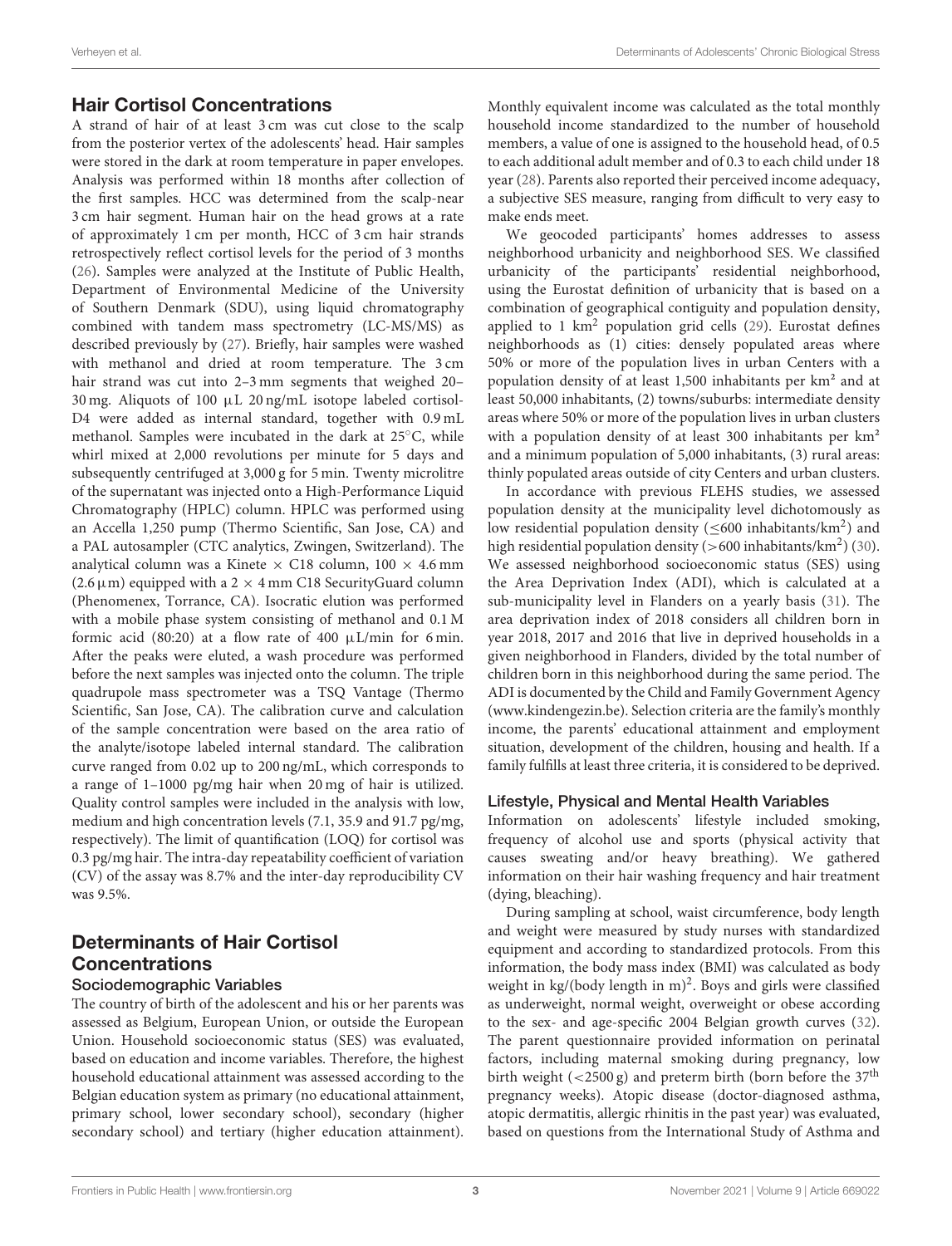Allergy in Childhood (ISAAC) questionnaire [\(33\)](#page-13-7). The use of corticosteroid medication in the 14 days prior to sampling was reported and information on infections in the past year was also provided. Girls provided information on their menarcheal status and use of contraceptives.

Mental health of adolescents was assessed by the following indicators:

- The Strengths and Difficulties Questionnaire (SDQ), a validated screening method that covers a broad range of mental health symptoms [\(34,](#page-13-8) [35\)](#page-13-9). The 25-item versions of the SDQ contains four scales, each of five items, focusing on difficulties in emotional functioning, conduct, hyperactivity and interaction with peers in the past 6 months [\(35\)](#page-13-9). The five items can be scored 0, 1, or 2, and the total score for each scale can therefore range from 0 to 10. These four scales together form the total difficulties scale (range 0–40). Additionally, the SDQ contains one 5-item scale focusing on prosocial behavior. A high score on the total difficulties scales (20–40) represents an abnormal degree of difficulties; a high score on the prosocial scale (6–10) represents normal prosocial behavior.
- The Vitality scale for positive mental health from the Short Form-36 (SF-36) Health Survey questionnaire assesses vitality based on four items: lust for life, energy level, level of exhaustion and tiredness in the past 4 weeks, with scores between 0 and 100 (best score) [\(36\)](#page-13-10). To reflect optimal vitality, a cut-off value of 77.4 was applied to the continuous vitality score, being the study mean vitality score plus one standard deviation, in accordance to the BHIS, the Belgian Health Interview Surveys [\(37\)](#page-13-11). Optimal vitality was evaluated dichotomously for each participant as a value above the cutoff value.
- Perceived stress in the past 3 months was assessed based on the question "Did you experience a lot of stress in the past 3 months?" and was scored as low (never, seldom), medium (sometimes), high (often, always).
- Self-rated general happiness was evaluated, based on the question "All things considered, would you say that you are happy?" and was scored as low (not happy at all, rather not happy) or high (rather happy, very happy).

#### Meteorological Data

Data on local ambient temperature and UV-radiation was provided by the Belgian Royal Meteorological Institute (KMI). Temperature was measured in 15 weather stations in Flanders, we used data from the weather station closest to the adolescents' home to calculate average temperature and UV-radiation over the 3-month period prior to sampling. Based on the sampling date, the season of sampling was determined.

### Statistical Analysis

Statistical analysis was performed using SPSS Statistics (version 26; IBM, Armonk, NY, USA) and R version 3.5.0 (R Foundation for Statistical Computing, Vienna, Austria). HCC concentrations (pg/mg hair) were not normally distributed and were therefore transformed by the natural logarithm prior to statistical analysis. For two HCC values below the LOQ, values were imputed using a truncated lognormal distribution. First a truncated lognormal distribution was fitted for the observed values (the values above the LOQ). This resulted in an estimate of the mean and standard deviation of the lognormal distribution of all values (below and above the LOQ). For values < LOQ, random values were imputed, taken between 0 and the limit from the lognormal distribution with the estimated mean and SD. Outliers (above the mean  $+$  3 standard deviations) were not excluded from our main analyses, since we found no analytical or biological reason for exclusion. HCC are described as the geometric mean concentrations with 95% confidence interval (95% CI), together with the median HCC,  $25<sup>th</sup>$ ,  $75<sup>th</sup>$  and  $90<sup>th</sup>$  percentile. HCC of boys and girls were compared using an independent samples t-test.

We first examined associations between HCC as a dependent variable and each determinant as an independent variable in linear regression models, adjusted for age and sex. A  $p \leq 0.05$ was used as cut-off for statistical significance. Effect modification by sex was assessed by adding the interaction term of each determinant and sex into the regression model and evaluating the p-value of the interaction term. Only significant interactions ( $p <$ 0.10) were reported. The use of contraceptives and menarcheal status were evaluated as potential determinants of HCC in girlsonly models.

Next, multiple linear regression models were built, including significant determinants of HCC ( $p \leq 0.05$ ), additionally adjusted for variables that were associated with HCC at a significance level of  $\leq 0.20$  in the former analysis. Age and sex remained in the models as fixed covariates regardless of their significance. We examined associations between the independent variables by Spearman rank correlation (ρ). Collinearity between independent variables in the models was checked by evaluating the variance inflation factor (VIF  $<$  3) [\(38\)](#page-13-12). The R-square of the model is presented as the percentage of variation in HCC, explained by the independent variables in the final model.

In a sensitivity analysis, all associations were evaluated after winsorizing HCC values that were identified as outliers [\(39\)](#page-13-13). In line with previous cortisol research [\(9,](#page-12-8) [40](#page-13-14)[–42\)](#page-13-15), HCC values of more than 3 standard deviations (SD) above the mean were set at 3 SD above the mean before transformation to the natural logarithm, to reduce their impact on data analysis.

Given the large selection of potential determinants that was included in this exploratory analysis, we accounted for multiple testing. We verified our results after controlling for a false discovery rate (FDR) at  $q = 0.10$  using the Benjamini and Hochberg method  $(43)$ . We included the p-values of each association between an independent variable and HCC after adjustment for age and sex in the Benjamini–Hochberg procedure. For variables that were significantly modified by sex, we included p-values of each sex separately.

# RESULTS

# Study Population Characteristics

Sociodemographic, lifestyle and health characteristics of the study population are described in **[Table 1](#page-5-0)**. Our study population consisted of 419 adolescents. Slightly more girls ( $n = 228, 54.4\%$ )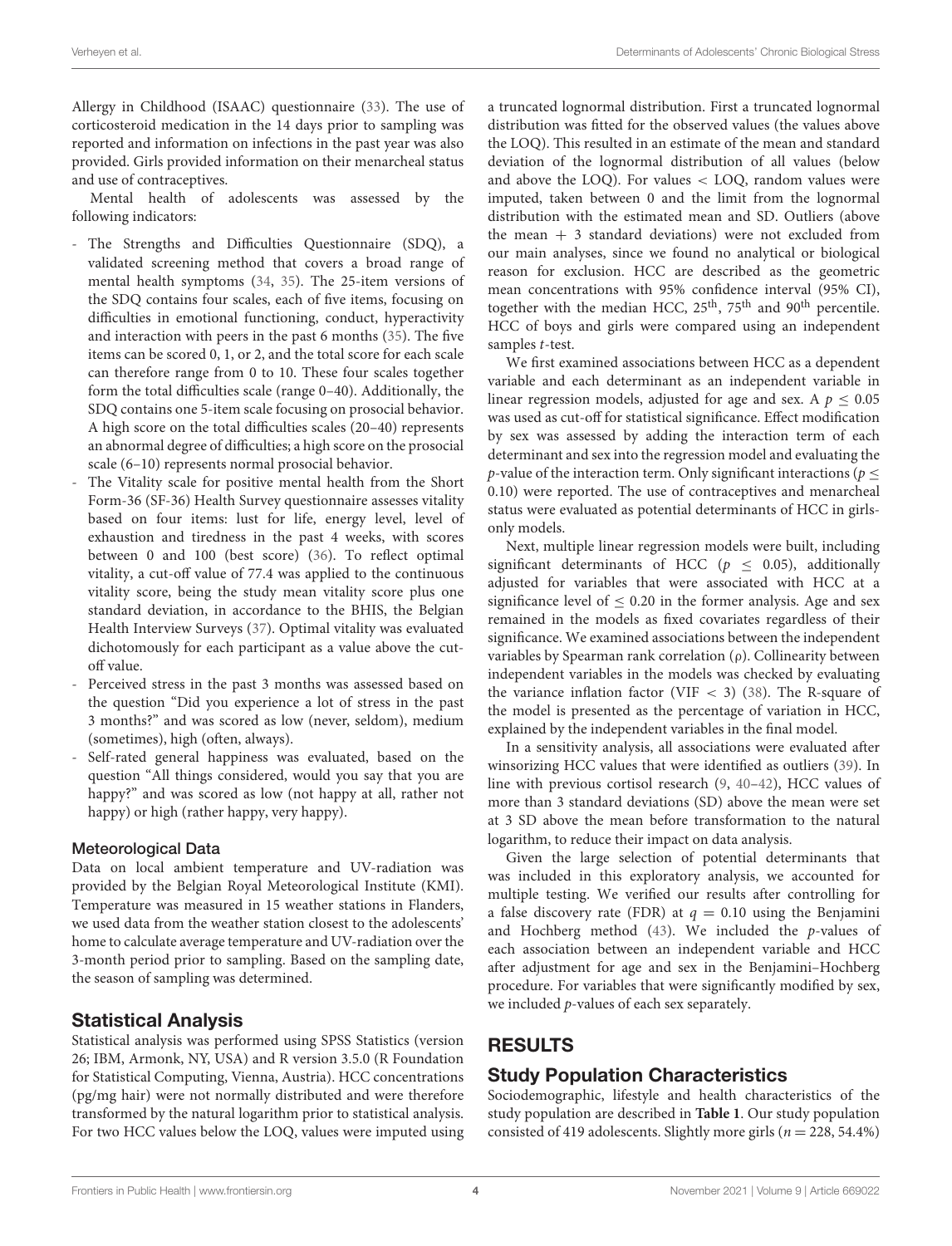#### <span id="page-5-0"></span>TABLE 1 | Study population characteristics.

| Characteristics                  | All $(n = 419)$  |               | Boys ( $n = 191$ )  |               | Girls ( $n = 228$ ) |                     |
|----------------------------------|------------------|---------------|---------------------|---------------|---------------------|---------------------|
|                                  | $\boldsymbol{n}$ | $\frac{0}{0}$ | $\pmb{n}$           | $\frac{0}{0}$ | $\boldsymbol{n}$    | $\frac{0}{0}$       |
| Sociodemographic variables       |                  |               |                     |               |                     |                     |
| Age (years)                      |                  |               |                     |               |                     |                     |
| $[13.5 - 14.5]$ years            | 113              | 27            | 48                  | 25.1          | 65                  | 28.5                |
| $[14.5 - 15.5]$ years            | 273              | 65.2          | 127                 | 66.5          | 146                 | 64                  |
| $>15.5$ years                    | 33               | 7.9           | 16                  | 8.4           | 17                  | 7.5                 |
| Country of birth                 |                  |               |                     |               |                     |                     |
| Belgium                          | 337              | 80.4          | 158                 | 82.7          | 179                 | 78.5                |
| EU                               | 35               | 8.4           | 15                  | 7.9           | 20                  | 8.8                 |
| Outside EU                       | 46               | 11            | 18                  | 9.4           | 28                  | 12.3                |
| Missing                          | 1                | 0.2           | $\mathsf{O}\xspace$ | 0             | 1                   | 0.4                 |
| Household educational attainment |                  |               |                     |               |                     |                     |
| Primary                          | 24               | 5.7           | 6                   | 3.1           | 18                  | 7.9                 |
| Secondary                        | 139              | 33.2          | 53                  | 27.7          | 86                  | 37.7                |
| Tertiary                         | 249              | 59.4          | 131                 | 68.6          | 118                 | 51.8                |
| Missing                          | $\overline{7}$   | 1.7           | $\mathbf{1}$        | 0.5           | 6                   | 2.6                 |
| Equivalent income (monthly)      |                  |               |                     |               |                     |                     |
| 0-1250 Euro                      | 89               | 21.2          | 40                  | 20.9          | 49                  | 21.5                |
| 1251-1600 Euro                   | 73               | 17.4          | 35                  | 18.3          | 38                  | 16.7                |
| 1601-2000 Euro                   | 71               | 16.9          | 31                  | 16.2          | 40                  | 17.5                |
| >2000 Euro                       | 118              | 28.2          | 57                  | 29.8          | 61                  | 26.8                |
|                                  | 68               | 16.2          | 28                  |               | 40                  |                     |
| Missing                          |                  |               |                     | 14.7          |                     | 17.5                |
| Perceived income adequacy        |                  |               |                     |               |                     |                     |
| Difficult                        | 119              | 28.4<br>31.7  | 56                  | 29.3          | 63<br>71            | 27.6                |
| Rather easy                      | 133              | 38.2          | 62                  | 32.5          |                     | 31.1<br>39.5        |
| Easy to very easy                | 160              |               | 70                  | 36.6          | 90                  |                     |
| Missing                          | $\overline{7}$   | 1.7           | 3                   | 1.6           | $\overline{4}$      | 1.8                 |
| Area deprivation index           |                  |               |                     |               |                     |                     |
| $0 - 5.3%$                       | 103              | 24.6          | 42                  | 22            | 61                  | 26.8                |
| 5.4-9.3%                         | 105              | 25.1          | 42                  | 22            | 63                  | 27.6                |
| $9.4 - 15.5%$                    | 103              | 24.6          | 48                  | 25.1          | 55                  | 24.1                |
| $>15.5\%$                        | 107              | 25.5          | 58                  | 30.4          | 49                  | 25.1                |
| Missing                          | 1                | 0.2           | 1                   | 0.5           | $\circ$             | $\mathsf{O}\xspace$ |
| Urbanicity (Eurostat)            |                  |               |                     |               |                     |                     |
| Rural areas                      | 59               | 14.1          | 17                  | 8.9           | 42                  | 18.4                |
| Towns/suburbs                    | 303              | 72.3          | 154                 | 80.6          | 149                 | 65.4                |
| Cities                           | 57               | 13.6          | 20                  | 10.5          | 37                  | 16.2                |
| Population density               |                  |               |                     |               |                     |                     |
| <600 inhabitants/km <sup>2</sup> | 268              | 64            | 121                 | 63.4          | 147                 | 64.5                |
| >600 inhabitants/km <sup>2</sup> | 151              | 36            | $70\,$              | 36.6          | 81                  | 35.5                |
| Lifestyle variables              |                  |               |                     |               |                     |                     |
| Smoking                          |                  |               |                     |               |                     |                     |
| Never or once                    | 400              | 95.5          | 180                 | 94.2          | 220                 | 96.5                |
| Less than daily                  | 8                | 1.9           | 5                   | 2.6           | 3                   | 1.3                 |
| Daily                            | 10               | 2.4           | 5                   | 2.6           | 5                   | 2.2                 |
| Missing                          | 1                | 0.2           | 1                   | 0.5           | $\circ$             | $\mathsf{O}\xspace$ |
| Alcohol use                      |                  |               |                     |               |                     |                     |
| Never                            | 263              | 62.8          | 128                 | 67            | 135                 | 59.2                |
| <1 consumption monthly           | 93               | 22.2          | 37                  | 19.4          | 56                  | 24.6                |

*(Continued)*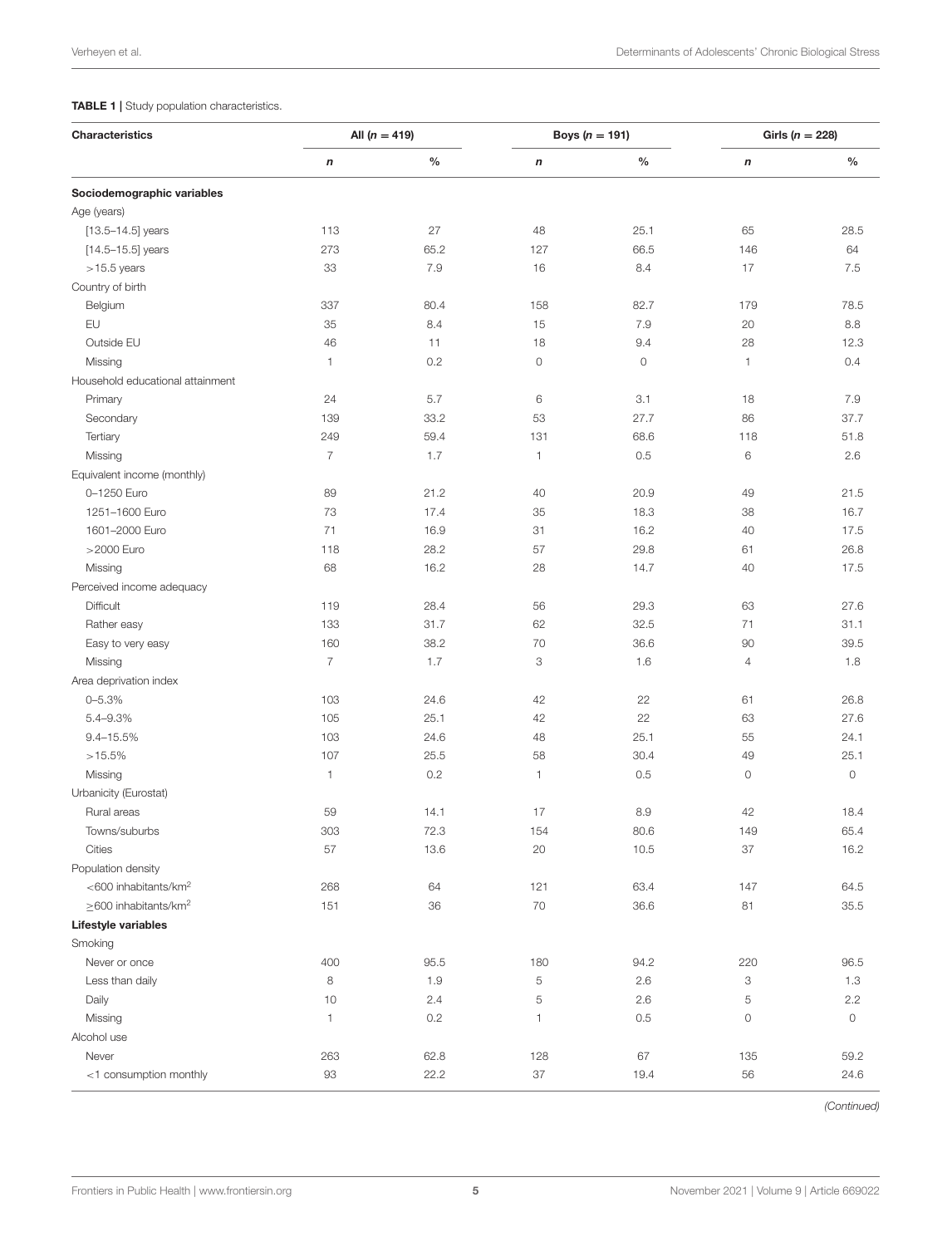#### TABLE 1 | Continued

| Characteristics                      | All $(n = 419)$     |               | Boys ( $n = 191$ )        |               | Girls ( $n = 228$ ) |         |
|--------------------------------------|---------------------|---------------|---------------------------|---------------|---------------------|---------|
|                                      | $\boldsymbol{n}$    | $\frac{0}{0}$ | $\boldsymbol{n}$          | $\frac{0}{0}$ | $\boldsymbol{n}$    | $\%$    |
| Monthly or more                      | 61                  | 14.6          | 25                        | 13.1          | 36                  | 15.8    |
| Missing                              | $\overline{c}$      | 0.5           | $\mathbf{1}$              | 0.5           | $\mathbf{1}$        | 0.4     |
| Active sports <sup>a</sup>           |                     |               |                           |               |                     |         |
| Never or $<$ 1 x/week                | 63                  | 15            | 26                        | 13.6          | 37                  | 16.2    |
| 1-2 times a week                     | 152                 | 36.3          | 59                        | 30.9          | 93                  | 40.8    |
| >2 times a week                      | 202                 | 48.2          | 104                       | 54.5          | 98                  | 43      |
| Missing                              | $\overline{c}$      | 0.5           | $\overline{c}$            | 1             | $\circ$             | 0       |
| Physical health characteristics      |                     |               |                           |               |                     |         |
| Body mass index <sup>b</sup>         |                     |               |                           |               |                     |         |
| Underweight                          | 34                  | 8.1           | 16                        | 8.4           | 18                  | 7.9     |
| Normal weight                        | 302                 | 72.1          | 147                       | 77            | 155                 | 68      |
| Overweight, obese                    | 83                  | 19.8          | 28                        | 14.7          | 55                  | 24.1    |
| Atopic disease <sup>c</sup>          |                     |               |                           |               |                     |         |
| Yes                                  | 129                 | 30.8          | 66                        | 34.6          | 63                  | 27.6    |
| <b>No</b>                            | 281                 | 67.1          | 121                       | 63.4          | 160                 | 70.2    |
| Missing                              | $\mathcal{G}% _{0}$ | 2.1           | $\overline{4}$            | 2.1           | 5                   | 2.2     |
| Infections (past year)               |                     |               |                           |               |                     |         |
| Yes                                  | 244                 | 58.2          | 110                       | 57.6          | 134                 | 58.8    |
| <b>No</b>                            | 162                 | 38.7          | 76                        | 39.8          | 86                  | 37.7    |
| Missing                              | 13                  | 3.1           | 5                         | 2.6           | 8                   | 3.5     |
| <b>Mental health characteristics</b> |                     |               |                           |               |                     |         |
| Perceived stress (past 3 months)     |                     |               |                           |               |                     |         |
| Low                                  | 113                 | 27            | 73                        | 38.2          | 40                  | 17.5    |
| Medium                               | 164                 | 39.1          | 76                        | 39.8          | 88                  | 38.6    |
| High                                 | 139                 | 33.2          | 39                        | 20.4          | 100                 | 43.9    |
| Missing                              | 3                   | 0.7           | 3                         | 1.6           | $\circ$             | 0       |
| Optimal vitality <sup>d</sup>        |                     |               |                           |               |                     |         |
| Yes                                  | 56                  | 13.4          | 27                        | 14.1          | 29                  | 12.7    |
| <b>No</b>                            | 360                 | 85.9          | 161                       | 84.3          | 199                 | 87.3    |
| Missing                              | 3                   | 0.7           | $\ensuremath{\mathsf{3}}$ | 1.6           | $\mathsf{O}\xspace$ | 0       |
| Perceived happiness                  |                     |               |                           |               |                     |         |
| Low                                  | 34                  | 8.1           | $\overline{7}$            | 3.7           | 27                  | 11.8    |
| High                                 | 382                 | 91.2          | 181                       | 94.8          | 201                 | 88.2    |
| Missing                              | 3                   | 0.7           | 3                         | 1.6           | $\circ$             | $\circ$ |

*Data in numbers (n) and percentages (%), <sup>a</sup>physical activity that causes sweating and/or heavy breathing, <sup>b</sup>Body Mass Index classes based on age- and sex-specific Belgian growth* curves, <sup>c</sup>doctor-diagnosed asthma and/or atopic dermatitis and/or allergic rhinitis, <sup>d</sup>vitality score > 77.4 (study population mean plus one standard deviation). EU, European Union; *SDQ, Strengths and Difficulties Questionnaire.*

participated in this study compared to boys ( $n = 191, 45.6\%$ ), but equal distribution between the sexes is approached. The mean (SD) age of the study population was 14.8 ( $\pm$  0.5) years for both sexes. For 80.4% of the adolescents, Belgium was their country of birth; this proportion reflects the general Flemish population (79.5% born in Belgium) [\(44\)](#page-13-17). Household educational attainment was high in this study: 59.4% of the households had a parent that achieved a tertiary educational level compared to 41% in Flanders [\(45\)](#page-13-18). This tendency was also observed in previous FLEHS studies and is due to better response rates in highly educated households [\(46,](#page-13-19) [47\)](#page-13-20). The average ADI of 12% in our study population is slightly lower than the Flemish ADI of 14.5% [\(48\)](#page-13-21). Almost one out of three households (28.4%) found it difficult to make ends meet with their income. Residential population density was high for 36% of participants whereas 48.9% of the Flemish population lives in densely populated municipalities [\(44\)](#page-13-17). A minority of participants lived in cities (13.6%) and rural areas (14.1%), the majority lived in towns and suburbs (72.3%). On the national scale, a higher share of 29.5% of the population lives in cities, 55% of Belgians live in towns and suburbs, and comparable to our study population, 15.5% live in rural areas [\(49\)](#page-13-22). BMI was normal for 77% of the participating boys and 68% of the girls, this is comparable to the fraction of Flemish adolescents (10–17 years) with a normal BMI (75.2 and 69%, respectively) [\(44\)](#page-13-17). Vitality was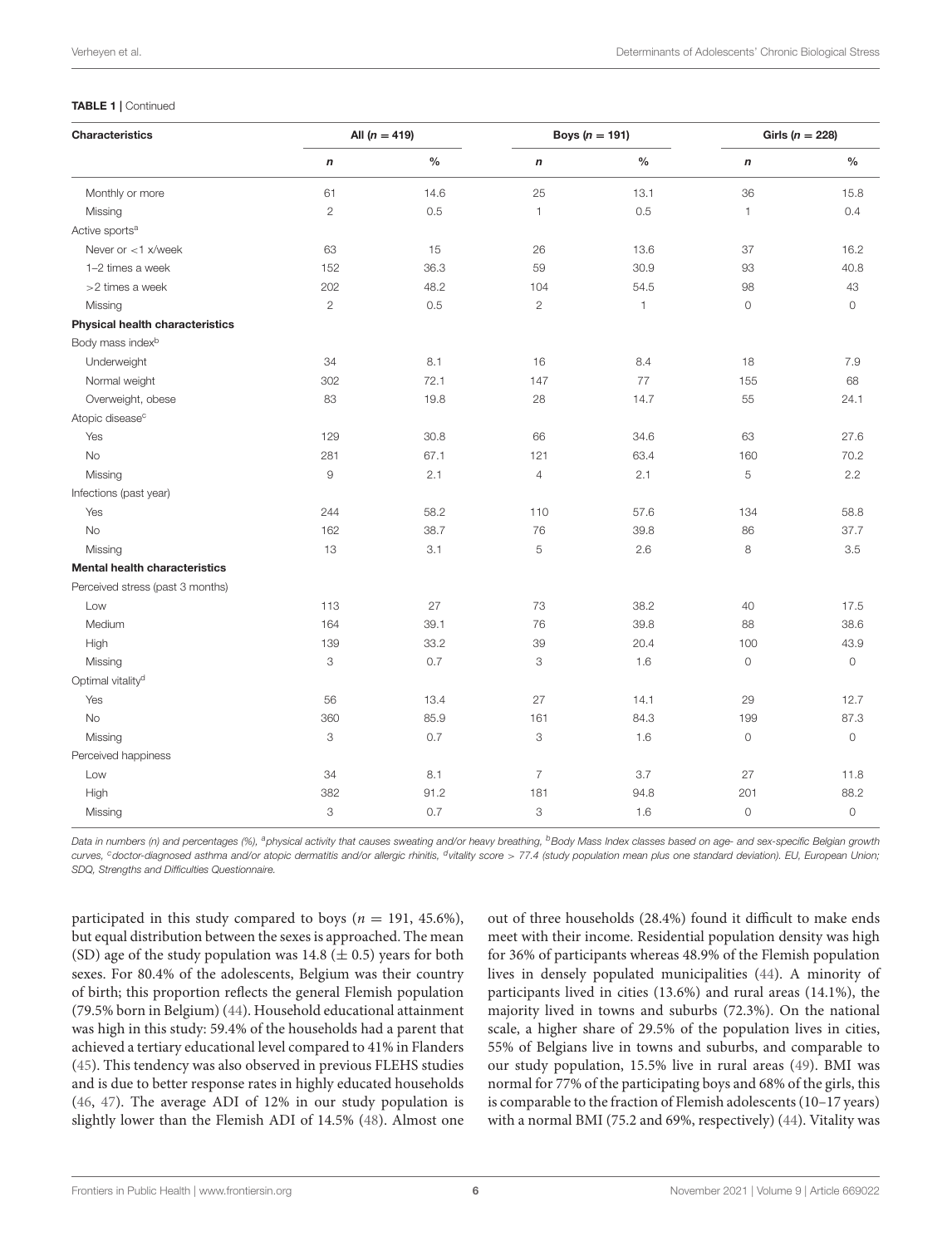<span id="page-7-0"></span>TABLE 2 | Descriptive statistics of hair cortisol concentrations of all participants and stratified by sex.

| Hair cortisol concentrations (pg/mg hair) |                    |                            |                      |  |  |
|-------------------------------------------|--------------------|----------------------------|----------------------|--|--|
|                                           | All<br>$(n = 419)$ | <b>Boys</b><br>$(n = 191)$ | Girls<br>$(n = 228)$ |  |  |
| 10 <sup>th</sup> Percentile               | 1.53               | 1.41                       | 1.65                 |  |  |
| 25 <sup>th</sup> Percentile               | 2.10               | 1.88                       | 2.32                 |  |  |
| Median                                    | 2.98               | 2.69                       | 3.31                 |  |  |
| 75 <sup>th</sup> Percentile               | 4.38               | 3.88                       | 4.70                 |  |  |
| 90 <sup>th</sup> Percentile               | 6.10               | 6.10                       | 6.11                 |  |  |
| GM (95% CI)                               | 3.13(2.90, 3.38)   | 2.95 (2.61, 3.30)          | 3.30 (2.99, 3.63)    |  |  |

*CI, confidence interval; GM, geometric mean.*

optimal for 13.4% of participants, a result in line with the 14% of the Belgian population [\(50\)](#page-13-23). More than one third of participants (33.2%) reported to perceive a lot of stress.

Hair cortisol concentrations are described in **[Table 2](#page-7-0)**. The geometric mean HCC of all participants was 3.13 (95% CI: 2.90, 3.38) pg/mg, median HCC value was 2.98 pg/mg with an interquartile range of 2.28 pg/mg. Geometric mean HCC was higher for girls than boys [3.30 (95% CI: 2.99, 3.63) vs. 2.95 (95% CI: 2.61, 3.30) pg/mg], the difference was not statistically significant ( $p = 0.154$ ).

# Assessment of Determinants of Hair Cortisol Concentrations in Adolescents

**[Table 3](#page-7-1)** presents results of associations between HCC and potential determinants of HCC in regression models, adjusted for sex and age. Results of the univariate analysis are presented in **[Supplementary Table 1](#page-12-23)**. Effect modification of associations between potential determinants and HCC by sex is reported when significant.

#### Sociodemographic Determinants of HCC

We did not observe a significant association between HCC and sex ( $p = 0.138$ ) nor between HCC and age ( $p = 0.221$ ). HCC was not significantly associated with adolescents' country of birth ( $p = 0.356$ ). There were no significant associations between HCC and household educational attainment ( $p =$ 0.835) or equivalent income ( $p = 0.422$ ). Overall, HCC was not significantly associated with perceived income adequacy  $(p = 0.194)$ . Between perceived income adequacy categories, we observed a tendency toward significantly lower HCC in adolescents, living in households that reported having it easy make ends meet, compared to adolescents, living in households that reported having it difficult to make ends meet ( $p = 0.070$ ). The model estimated HCC of adolescents from households that reported having it easy to make ends meet on average a factor 0.84 (95% CI: 0.69, 1.01) lower, compared to their counterparts from households that reported having it difficult to make ends meet.

Living in a more densely populated neighborhood was positively associated with adolescents' HCC  $[p = 0.047, \beta = 1.18]$ (95% CI: 1.00, 1.38)]. The association between neighborhood <span id="page-7-1"></span>TABLE 3 | Linear regression analyses, adjusted for sex and age, for the assessment of determinants of hair cortisol concentrations in adolese

| Characteristic (n)            | Linear regression adjusted for<br>sex and age |         |  |  |
|-------------------------------|-----------------------------------------------|---------|--|--|
|                               | Estimate (95% CI)                             | p-value |  |  |
| Sociodemographic variables    |                                               |         |  |  |
| Sex                           |                                               |         |  |  |
| Boys (191)                    | reference                                     |         |  |  |
| Girls (228)                   | 1.12 (0.96, 1.31)                             | 0.138   |  |  |
| Age (years)                   |                                               | 0.221   |  |  |
| $[13.5 - 14.5]$ years $(113)$ | reference                                     |         |  |  |
| $[14.5 - 15.5]$ years (273)   | 1.07 (0.90, 1.28)                             | 0.426   |  |  |
| $>15.5$ years (33)            | 1.32 (0.97, 1.79)                             | 0.083   |  |  |
| Country of birth              |                                               | 0.356   |  |  |
| Belgium (337)                 | reference                                     |         |  |  |
| EU (35)                       | 0.86(0.65, 1.14)                              | 0.309   |  |  |
| Outside EU (46)               | 1.12 (0.87, 1.44)                             | 0.382   |  |  |
| Household educational         |                                               | 0.835   |  |  |
| attainment                    |                                               |         |  |  |
| Primary (24)                  | reference                                     |         |  |  |
| Secondary (139)               | 1.11 (0.79, 1.55)                             | 0.564   |  |  |
| Tertiary (249)                | 1.08 (0.77, 1.50)                             | 0.667   |  |  |
| Equivalent income (monthly)   |                                               | 0.422   |  |  |
| 0-1250 Euro (89)              | reference                                     |         |  |  |
| 1251-1600 Euro (73)           | 1.09 (0.85, 1.39)                             | 0.512   |  |  |
| 1601-2000 Euro (71)           | 0.99(0.78, 1.27)                              | 0.963   |  |  |
| >2000 Euro (118)              | 0.89(0.72, 1.11)                              | 0.321   |  |  |
| Perceived income adequacy     |                                               | 0.194   |  |  |
| Difficult (119)               | reference                                     |         |  |  |
| Rather easy (133)             | 0.91(0.74, 1.11)                              | 0.333   |  |  |
| Easy to very easy (160)       | 0.84(0.69, 1.01)                              | 0.070   |  |  |
| Area deprivation index        |                                               | 0.714   |  |  |
| $0 - 5.3\%$ (103)             | reference                                     |         |  |  |
| 5.4–9.3% (105)                | 0.99(0.79, 1.23)                              | 0.397   |  |  |
| $9.4 - 15.5\%$ (103)          | 1.04 (0.83, 1.29)                             | 0.743   |  |  |
| $>15.5\%$ (107)               | 1.11 (0.89, 1.38)                             | 0.349   |  |  |
| Urbanicity                    |                                               | 0.177   |  |  |
| Cities (57)                   | reference                                     |         |  |  |
| Towns and suburbs (303)       | 0.86(0.68, 1.07)                              | 0.177   |  |  |
| Rural areas (59)              | 0.76(0.57, 1.02)                              | 0.064   |  |  |
| Population density            |                                               |         |  |  |
| $<$ 600/km <sup>2</sup> (268) | reference                                     |         |  |  |
| $>600/km^2$ (151)             | 1.18 (1.00, 1.38)                             | 0.047   |  |  |
| Lifestyle variables           |                                               |         |  |  |
|                               |                                               |         |  |  |
| Smoking                       |                                               | 0.967   |  |  |
| Never or once (400)           | reference                                     |         |  |  |
| Less than daily (8)           | 1.02 (0.58, 1.80)                             | 0.932   |  |  |
| Daily (10)                    | 1.07 (0.64, 1.77)                             | 0.804   |  |  |
| Alcohol use                   |                                               | 0.542   |  |  |
| Never (263)                   | reference                                     |         |  |  |
| Less than monthly (93)        | 0.93(0.77, 1.13)                              | 0.466   |  |  |
| Monthly or more (61)          | 1.08 (0.86, 1.36)                             | 0.520   |  |  |
| Active sports <sup>a</sup>    |                                               | 0.201   |  |  |
| Never, occasionally (63)      | reference                                     |         |  |  |

*(Continued)*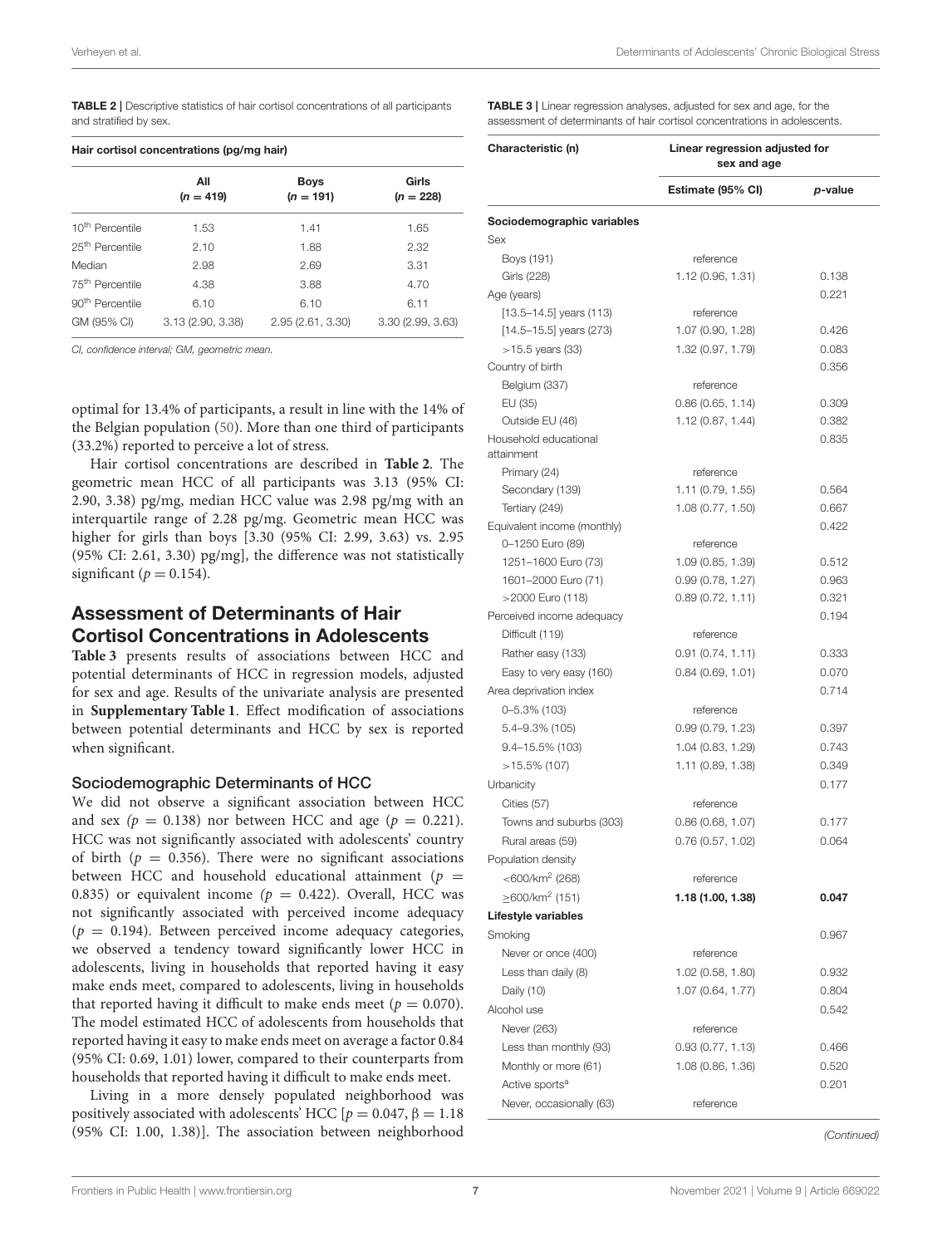#### TABLE 3 | Continued

| Characteristic (n)                             | Linear regression adjusted for<br>sex and age |         |  |
|------------------------------------------------|-----------------------------------------------|---------|--|
|                                                | Estimate (95% CI)                             | p-value |  |
| 1-2 times/week (152)                           | 1.24(0.98, 1.57)                              | 0.073   |  |
| >2 times/week (202)                            | 1.17(0.93, 1.47)                              | 0.183   |  |
| Hair washing frequency                         |                                               | 0.766   |  |
| Daily (67)                                     | reference                                     |         |  |
| $\geq$ 2 times a week (237)                    | 0.96(0.77, 1.20)                              | 0.722   |  |
| $<$ 2 times a week (114)                       | 1.02 (0.80, 1.31)                             | 0.847   |  |
| Hair treatment                                 |                                               |         |  |
| No (409)                                       | reference                                     |         |  |
| Yes $(6)$                                      | 0.72(0.37, 1.38)                              | 0.321   |  |
| <b>Health characteristics</b>                  |                                               |         |  |
| Body mass Index <sup>b</sup>                   |                                               | 0.297   |  |
| Normal weight (302)                            | reference                                     |         |  |
| Underweight (34)                               | 0.89(0.67, 1.19)                              | 0.433   |  |
| Overweight, obese (83)                         | 1.13 (0.93, 1.37)                             | 0.226   |  |
| Waist circumference                            |                                               | 0.298   |  |
| ≤68 cm (101)                                   | reference                                     |         |  |
| 68-72 cm (109)                                 | 1.11 (0.89, 1.38)                             | 0.342   |  |
| 72-78 cm (101)                                 | 1.19 (0.95, 1.49)                             | 0.121   |  |
| >78 cm (106)                                   | 1.21 (0.98, 1.51)                             | 0.082   |  |
| Infections (past year)                         |                                               |         |  |
| No (162)                                       | reference                                     |         |  |
| Yes (244)                                      | 0.94(0.80, 1.10)                              | 0.450   |  |
| Atopic disease <sup>c</sup><br>No (281)        | reference                                     |         |  |
| Yes (129)                                      | 1.17 (0.99, 1.38)                             | 0.071   |  |
| Corticosteroid medication                      |                                               |         |  |
| No (409)                                       | reference                                     |         |  |
| Yes $(8)$                                      | 0.92(0.52, 1.62)                              | 0.771   |  |
| Menarcheal status (girls)<br>Pre-menarche (23) | reference                                     |         |  |
| Post-menarche (205)                            | 1.61 (1.17, 2.23)                             | 0.004   |  |
| Oral contraceptives (girls)                    |                                               |         |  |
| No (189)                                       | reference                                     |         |  |
| Yes (39)                                       | 1.01 (0.78, 1.32)                             | 0.927   |  |
| <b>SDQ Total difficulties</b>                  |                                               | 0.714   |  |
| Normal (0-15) (325)                            | reference                                     |         |  |
| Borderline (16-19) (57)                        | 0.99(0.79, 1.24)                              | 0.915   |  |
| Abnormal (20–40) (35)                          | 1.12 (0.84, 1.50)                             | 0.430   |  |
| SDQ Prosocial scale                            |                                               | 0.592   |  |
| Normal (6-10) (381)                            | reference                                     |         |  |
| Borderline (5) (22)                            | 1.12 (0.80, 1.59)                             | 0.509   |  |
| Abnormal (0-4) (14)                            | 0.85(0.55, 1.31)                              | 0.457   |  |
| Perceived stress                               |                                               | 0.382   |  |
|                                                | reference                                     |         |  |
| Low (113)                                      |                                               |         |  |
| Medium (164)                                   | 1.05 (0.87, 1.28)                             | 0.607   |  |
| High (139)                                     | 0.92 (0.75, 1.13)                             | 0.449   |  |
| Optimal vitality <sup>d</sup>                  |                                               |         |  |
| No (360)                                       | reference                                     |         |  |

Verheyen et al. Determinants of Adolescents' Chronic Biological Stress

#### TABLE 3 | Continued

| Characteristic (n)                | Linear regression adjusted for<br>sex and age |         |  |
|-----------------------------------|-----------------------------------------------|---------|--|
|                                   | Estimate (95% CI)                             | p-value |  |
| Yes (56)                          | 0.76(0.61, 0.95)                              | 0.015   |  |
| Perceived happiness               |                                               |         |  |
| Low (34)                          | reference                                     |         |  |
| High (382)                        | 0.99(0.74, 1.31)                              | 0.918   |  |
| Preterm birth (<37 weeks)         |                                               |         |  |
| No (387)                          | reference                                     |         |  |
| Yes (25)                          | 1.07 (0.77, 1.48)                             | 0.704   |  |
| Low birth weight $(<2.5$ kg)      |                                               |         |  |
| No (372)                          | reference                                     |         |  |
| Yes $(24)$                        | 0.94(0.67, 1.33)                              | 0.735   |  |
| Maternal smoking during pregnancy |                                               |         |  |
| No (354)                          | reference                                     |         |  |
| Yes (58)                          | 1.02 (0.82, 1.28)                             | 0.833   |  |
| Meteorology                       |                                               |         |  |
| 3-month average                   |                                               | 0.459   |  |
| temperature                       |                                               |         |  |
| $<$ 6 $\degree$ C (148)           | reference                                     |         |  |
| 6-12°C (179)                      | 0.98(0.82, 1.17)                              | 0.836   |  |
| $>12^{\circ}$ C (92)              | 1.12 (0.91, 1.38)                             | 0.301   |  |
| 3-month average UV radiation      |                                               | 0.659   |  |
| $<$ 300 J/m <sup>2</sup> (137)    | reference                                     |         |  |
| 300-1000 J/m <sup>2</sup> (123)   | 0.98(0.80, 1.20)                              | 0.855   |  |
| $>1000$ J/m <sup>2</sup> (159)    | 1.07 (0.89, 1.28)                             | 0.498   |  |
| Season of sampling                |                                               | 0.633   |  |
| Winter (136)                      | reference                                     |         |  |
| Spring (186)                      | 1.01 (0.84, 1.21)                             | 0.921   |  |
| Summer (0)                        |                                               |         |  |
| Fall (97)                         | 1.10 (0.89, 1.36)                             | 0.370   |  |
| <b>Effect modification by sex</b> |                                               |         |  |
| Urbanicity x Sex                  |                                               | 0.011   |  |
| Population density x Sex          |                                               | 0.024   |  |

*Estimates (*β*) are presented with their 95% confidence intervals (95% CI) as the factor change in HCC compared to the HCC of the reference category or to the opposite situation for dichotomous (yes/no) variables. Significant associations are marked in bold. <sup>a</sup>physical activity that causes sweating and/or heavy breathing, <sup>b</sup>Body Mass Index classes based on age- and sex-specific Belgian growth curves, <sup>c</sup>doctor-diagnosed asthma and/or atopic dermatitis and/or allergic rhinitis, <sup>d</sup> vitalityscore above the cut-off value of study population mean plus one standard deviation. EU, European Union; SES, socioeconomic status; SDQ, Strengths and Difficulties Questionnaire.*

population density and HCC was significantly modified by sex and was driven by boys ( $p$ -interaction = 0.024). Boys who lived in a densely populated neighborhoods, had significantly higher HCC compared to their peers from less densely populated neighborhoods [ $p = 0.002$ , β = 1.44 (95% CI: 1.14, 1.81)]. The association was not significant in girls  $[p = 0.934, \beta = 0.99]$ (95% CI: 0.80, 1.23)]. HCC for all adolescents taken together, was not significantly associated with neighborhood urbanicity  $(p = 0.177)$ . However, this association was also significantly modified by sex (p-interaction  $= 0.011$ ). Boys, living in towns/suburbs or in rural areas had significantly lower HCC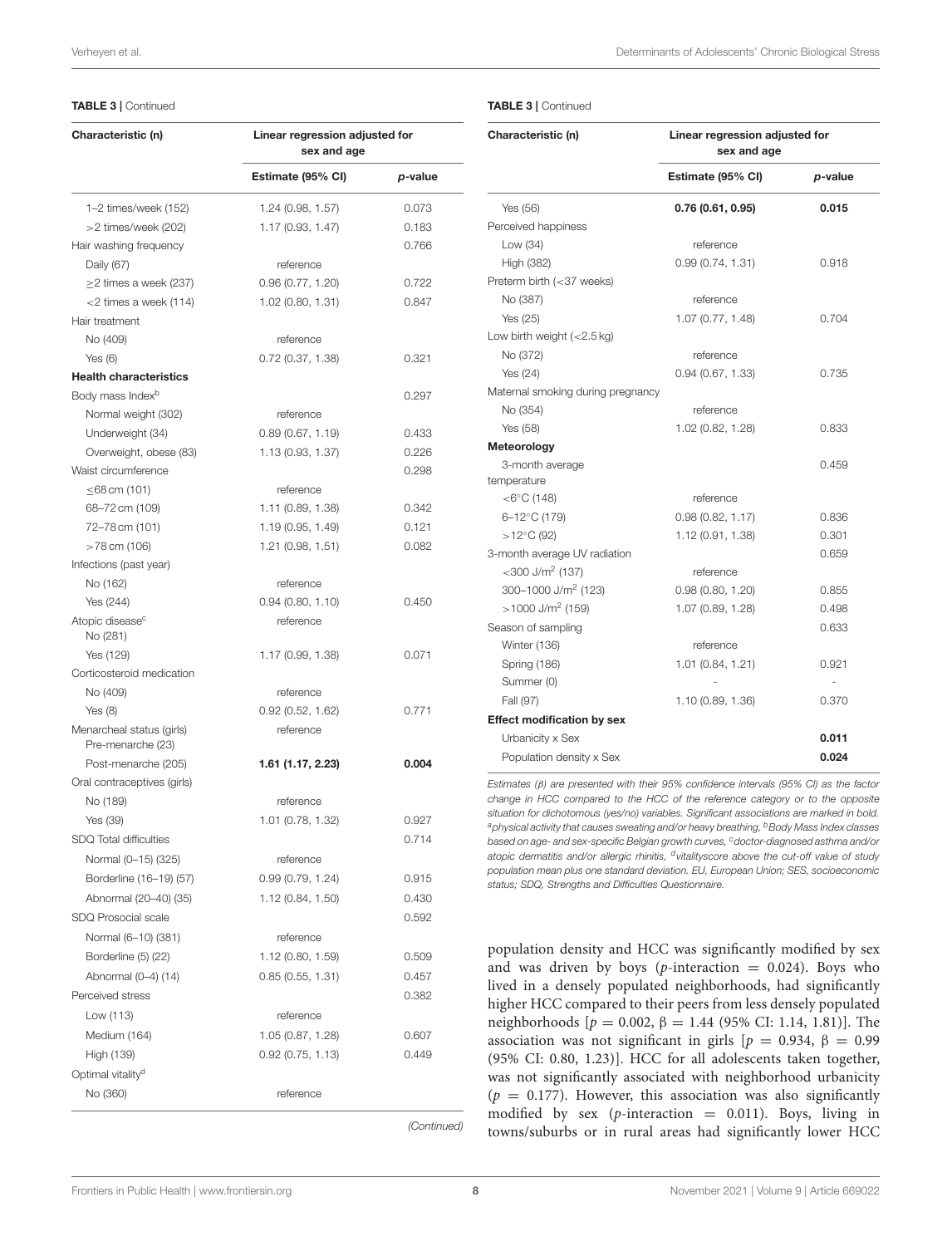compared to boys that lived in cities  $[p = 0.002, \beta = 0.56]$ (95% CI: 0.38, 0.80) and  $p = 0.002$ ,  $\beta = 0.44$  (95% CI: 0.27, 0.74), respectively]. HCC was not significantly associated with urbanicity in girls [ $p = 0.521$ , β = 1.10 (95% CI: 0.83, 1.46) and  $p = 0.980, \beta = 1.00$  (95% CI: 0.70, 1.41) for towns/suburbs and for rural areas, respectively, compared to cities].

#### Lifestyle, Health and Meteorological Determinants of **HCC**

We did not observe significant associations of HCC with lifestyle characteristics. We found no significant associations of HCC with anthropometric measures or perinatal factors. The association between HCC and atopic disease tended toward significance  $[p = 0.071, \beta = 1.17 (95\% \text{ CI: } 0.99, 1.38)]$ . In girls, HCC was significantly higher in post-menarcheal girls compared to premenarcheal girls in an age-adjusted model [ $p = 0.004$ ,  $\beta = 1.61$ ] (95% CI: 1.17, 2.23)]. HCC was not significantly associated with mental health variables such as SDQ scores, perceived stress or general happiness. Adolescents reporting optimal vitality, however, had significantly lower HCC than adolescents that did not score optimal on vitality [ $p = 0.015$ , β = 0.76 (95% CI: 0.61, 0.95)]. There were no significant associations of HCC with meteorological factors or season of sampling.

#### Determinants of HCC: Accounting for Multiple Simultaneous Determinants

In the next step, significant determinants of HCC were evaluated in a multiple regression model, adjusted with all variables that showed a significance level  $\leq$  0.2 in the determinant assessment. Spearman rank correlations between all variables that met this criterion were first evaluated, results are presented in **[Supplementary Table 2](#page-12-23)**. We observed a weak negative correlation between optimal vitality and atopic disease (Spearman rank  $\rho = -0.131$ ), a weak positive correlation between age and menarcheal status (Spearman rank  $\rho = 0.166$ ) and a moderately strong positive correlation between neighborhood urbanicity and population density (Spearman rank  $\rho = 0.545$ ). Adolescents' HCC remained negatively associated with optimal vitality [ $p = 0.035$ ,  $\beta = 0.78$  (95%) CI: 0.63, 0.98)] and population density [ $p = 0.036, β = 1.19$ (95% CI: 1.04, 1.40)] after adjustment for sex, age, perceived income adequacy and atopic disease. The model, presented in **[Supplementary Table 3](#page-12-23)**, explained 3% of the variance in adolescents' HCC. In this model, the association between HCC and atopic disease further attenuated  $[p = 0.232, \beta = 1.11, (95\%)$ CI: 0.94, 1.31)]. HCC was overall not significantly associated with perceived income adequacy ( $p = 0.120$ ): we however observed significant lower HCC in adolescents living in a household that reported having it easy to get by with their income, compared to adolescents, living in households that reported having it difficult to get by  $[p = 0.040, \beta = 0.82$  (95% CI: 0.67, 0.99)].

As population density is a criterion for urbanicity, both variables were assessed in separate models. When the interaction term of sex and population density was additionally added to the model, as presented in **[Supplementary Table 4](#page-12-23)**, HCC of boys from a densely populated neighborhood remained significantly higher compared to HCC of those from less densely populated neighborhoods [ $p = 0.002$ , β = 1.46 (95% CI: 1.15, 1.85)] after adjustment for age, perceived income adequacy, atopic disease and optimal vitality. The model explained 4.1% in boys' variation in HCC. When the interaction term of sex and neighborhood urbanicity was included in the model, the model explained an equal proportion of 4.1% of variations in HCC of adolescent boys. Boys from towns/suburbs or rural areas exhibited significantly lower HCC compared to boys from cities  $[p = 0.002, \beta = 0.55]$ (95% CI: 0.38, 0.81) and  $p = 0.003$ ,  $\beta = 0.45$  (95% CI: 0.27, 0.76), respectively]. The estimated mean HCC for boys and girls in relation to urbanicity are illustrated in **[Figure 1](#page-10-0)**.

Menarcheal status remained a significant determinant of HCC in girls  $[p = 0.006, β = 1.59 (95% CI: 1.14, 2.23)]$ after adjustment for age, perceived income adequacy, population density, optimal vitality and atopic disease. The model, presented in **[Supplementary Table 5](#page-12-23)**, explained 3.5% of variations in adolescent girls' HCC.

#### Sensitivity Analysis

In a sensitivity analysis, linear regressions analyses for the assessment of determinants of HCC were performed using winsorized data. In accordance with literature [\(8,](#page-12-7) [9,](#page-12-8) [40,](#page-13-14) [51\)](#page-13-24), we observed several outliers in our data. Three participants exhibited  $HCC > 3$  standard deviations (SD) from the mean and were winsorized to the mean  $+$  3 SD. Results of the analyses are presented in **[Supplementary Table 6](#page-12-23)**, winsorizing the data was of little influence on the observed associations and interactions. We found similar significant differences by sex for the association of neighborhood population density with HCC (*p*-interaction = 0.022), with significantly higher HCC for boys from densely populated neighborhoods  $[p = 0.003,$  $β = 1.39$  (95% CI: 1.12, 1.73)], but no significant difference in HCC by population density was found for girls  $[p = 0.989,$  $β = 1.00$  (95% CI: 0.82, 1.23)]. We also observed similar differences by sex for the association of urbanicity with HCC (*p*-interaction = 0.014). Boys that lived in towns and suburbs or rural areas had significantly lower HCC compared to boys that lived in cities [ $p = 0.003$ , β = 0.59 (95% CI: 0.42, 0.83) and  $p = 0.002$ ,  $\beta = 0.47$  (0.29, 0.76), respectively]. There was no significant difference in HCC across urbanicity for girls.

We reinterpreted our results after controlling for the false discovery rate (FDR) at  $q = 0.10$  using the Benjamini and Hochberg method. Optimal vitality did not remain a significant determinant of HCC when we controlled for the FDR at  $q = 0.10$ , while population density, urbanicity remained significant determinants of adolescent boys' HCC and menarcheal status remained a significant determinant of adolescent girls' HCC.

# **DISCUSSION**

In this study, we explored potential determinants of chronic biological stress in a general population of Flemish adolescents, using hair cortisol concentrations as a novel objective biomarker of chronic stress. HCC was significantly lower in adolescents with an optimal vitality, an indicator of a positive mental health status, and significantly higher in adolescents from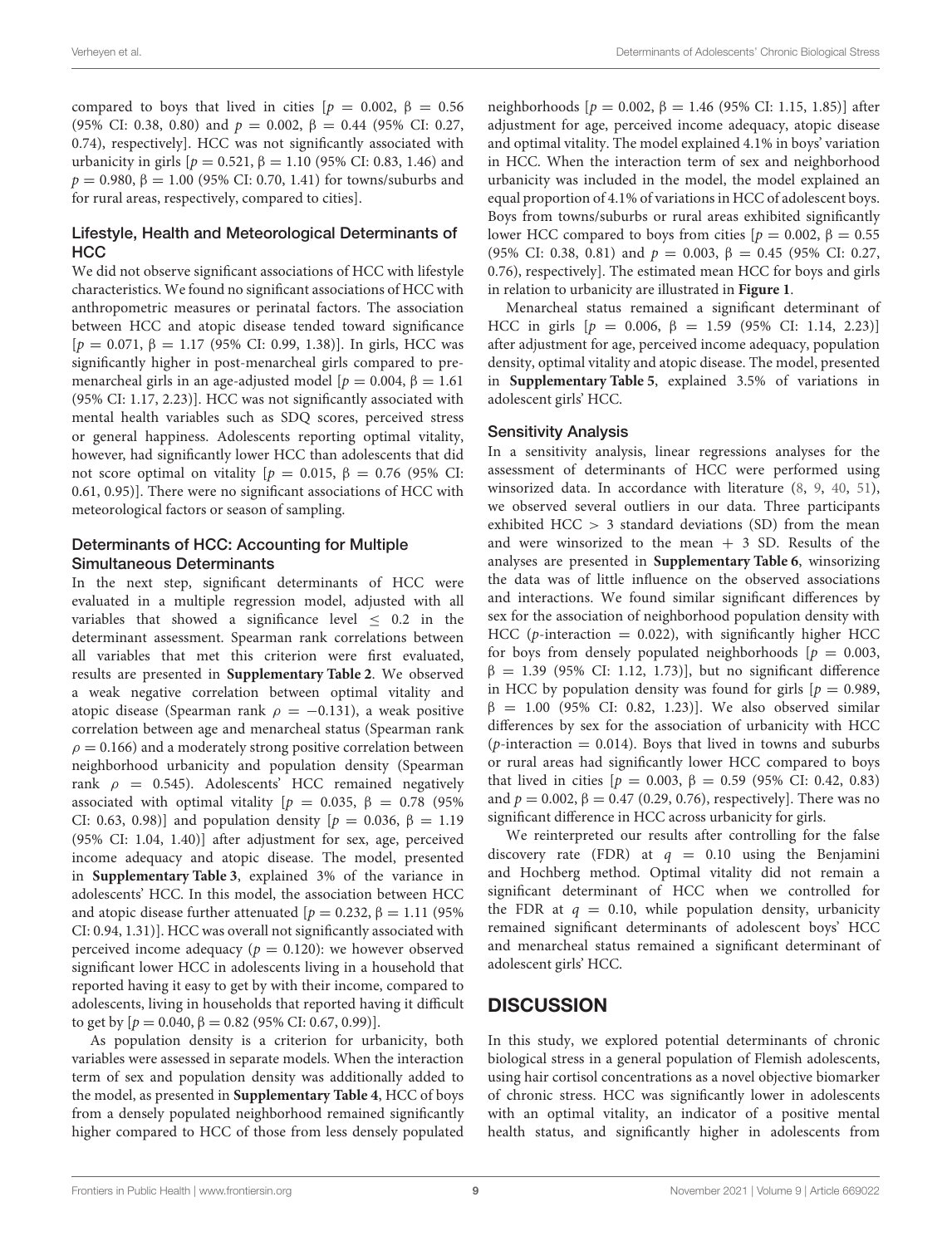

<span id="page-10-0"></span>densely populated neighborhoods. The association of HCC with population density was driven by boys. Moreover, boys from urban neighborhoods had significantly higher HCC than those from towns, suburbs and rural areas. The associations remained significant after adjustment for age, perceived income adequacy, atopic disease and optimal vitality. This is the first study to identify neighborhood urbanicity as a determinant of chronic stress in a general population of adolescents. We identified post-menarcheal status as an important determinant of HCC in girls.

We did not observe a significant difference in HCC between adolescent boys and girls in this study. Our results are in line with a large-scale multi-country study that measured hair cortisol in adolescents using LC/MS-MS (12–17 years,  $n = 353$ ) [\(51\)](#page-13-24). Other studies, including children and adolescents, found a significant difference in HCC by sex [\(7\)](#page-12-6). This difference seems to be predominantly present in childhood. A recent study ( $n = 434$ ) observed significantly higher HCC in boys compared to girls in prepuberty, HCC values in both sexes converged after the onset of puberty [\(13\)](#page-12-24). Similar to other recent adolescent-specific studies [\(10,](#page-12-9) [51\)](#page-13-24), age was not a significant HCC determinant in this study. Research in broader age ranges did find significant associations of HCC with age [\(7,](#page-12-6) [13\)](#page-12-24).

In line with previous research in adolescent populations [\(52,](#page-13-25) [53\)](#page-13-26), we did not observe a significant relation between household educational attainment and HCC. The household equivalent income was not significantly associated with HCC. Adolescents from households that reported having it easy to very easy to get by with their income exhibited borderline significantly lower HCC compared to adolescents from households that reported having it difficult to make ends meet. Previous research has indicated that subjective income adequacy measures exhibit a positive association with health and well-being, above and beyond the health benefits associated with objective income measures [\(3\)](#page-12-2).

In contrast to Wagner et al. [\(13\)](#page-12-24) in the age group of 5– 18 years ( $n = 434$ ) [\(13\)](#page-12-24), we found no significant associations between perinatal factors (low birth weight, preterm birth) and adolescents' HCC. Possibly, the associations attenuate over time, a prospective cohort study found maternal prenatal smoking and low birth weight to be associated with HCC in children, however, the associations did not persist in adolescence [\(12\)](#page-12-25). We identified post-menarcheal status as an important determinant of HCC in girls. The onset of menstruation is a hallmark of female pubertal development that is associated with a marked increase in cortisol secretion [\(54\)](#page-13-27). In accordance with previous research [\(55\)](#page-13-28), we found no significant association of girls' contraceptive use with HCC. We observed a tendency toward a significant association of HCC with atopic diseases, which are known to be widespread among adolescents. HCC was not significantly associated with psychosocial variables such as SDQ scores or perceived stress. These results are consistent with existing literature [\(7,](#page-12-6) [10,](#page-12-9) [56\)](#page-13-29). Adolescents may experience psychological stress when they are not stressed biologically and alternatively may be biologically stressed, but not report any psychological stress [\(18\)](#page-12-15). Optimal vitality was significantly associated with lower HCC in our study. An exploratory study previously assessed HCC in relation to a positive mental health status in adolescents (12–18 years,  $n = 27$ ) and observed an inverse association between HCC and optimism [\(18\)](#page-12-15). According to the World Health Organization, mental health is a state of well-being in which an individual realizes his or her own abilities, can cope with the normal stresses of life and is able to make a contribution to his or her community [\(57\)](#page-13-30). Optimal vitality did not remain a significant determinant when we controlled for multiple testing. However, our aim was to identify potential determinants of adolescents'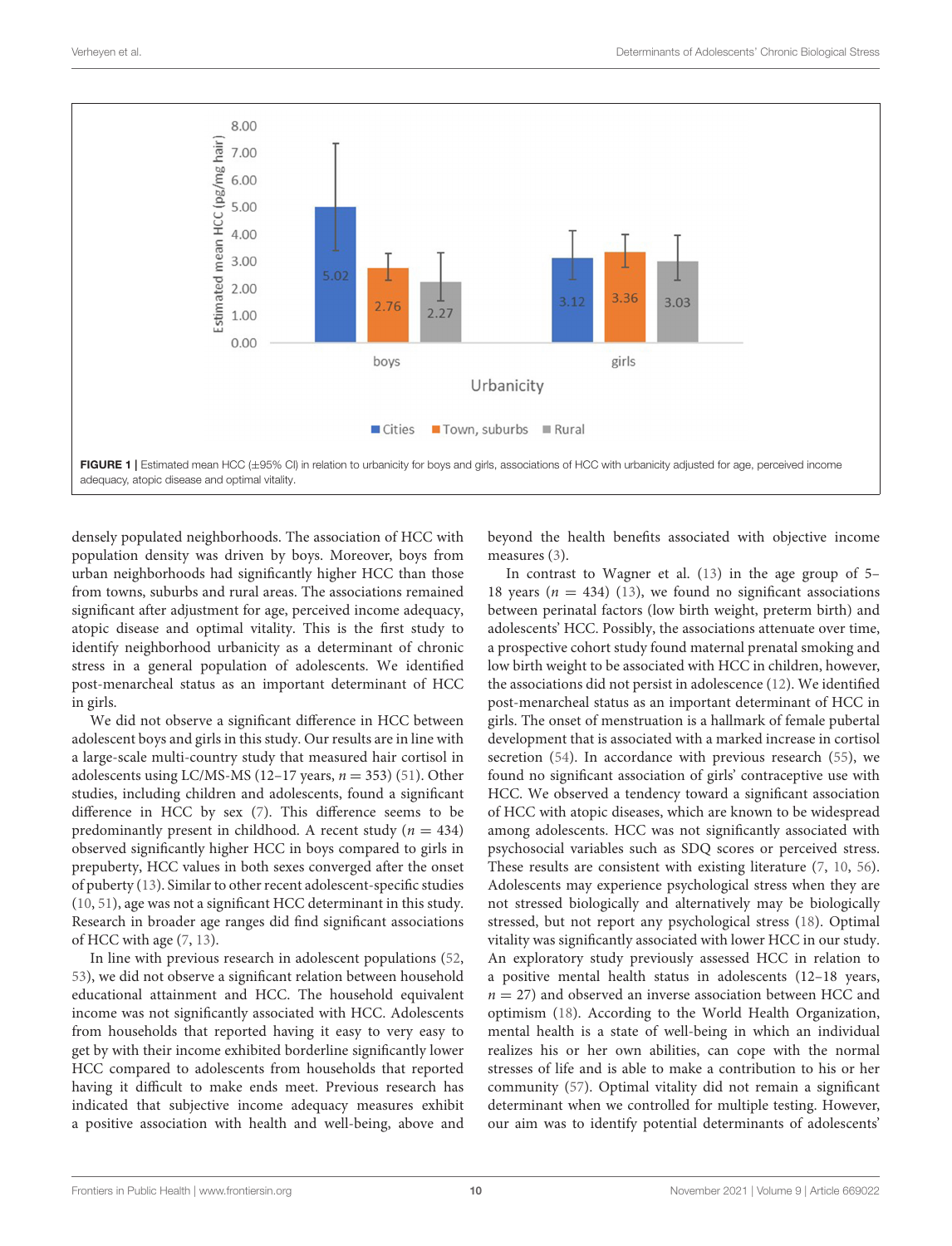HCC. We therefore still consider optimal vitality as a potential determinant of HCC. Possibly, vitality and coping strategies play a role in associations between stressors and biological stress. We therefore suggest future research to consider optimal vitality as a determinant of HCC in adolescence.

The observed association of HCC with a high neighborhood population density in all adolescents was driven by boys. Furthermore, urbanicity was a significant determinant of HCC in boys in this study, but not in girls. Sexually dimorphic HPA axis reactivity has previously been reported, with men showing a greater cortisol response to real-life or controlled laboratory stress compared to women [\(58\)](#page-13-31). Flanders, our study region, is known as one of the most densely populated areas in Europe [\(59\)](#page-13-32). Moreover, urbanization is one of the dominant demographic trends in the 21<sup>st</sup> century [\(22\)](#page-12-19). Importantly, living in an urban area seems to be associated with an increased risk of mental health problems, compared to living in a rural area [\(19\)](#page-12-16). Retrospective studies showed that this increased risk for mental health problems in adults may be greater for those who grew up in an urban context [\(60,](#page-13-33) [61\)](#page-13-34). Residential urbanicity has also been associated with adverse cardio-metabolic health outcomes [\(62,](#page-13-35) [63\)](#page-13-36). Despite the evidence of a higher incidence of health problems in urban areas, the mechanisms underlying this association are not well understood [\(22\)](#page-12-19). Extensive research has put forward several pathways through which an urban environment may affect physical and mental health, including the socioeconomic circumstances and social context of an urban residential environment and environmental challenges such as air pollution, noise, heat and lack of greenspace [\(21,](#page-12-18) [22\)](#page-12-19). A Flemish study, tracking 175 children during a 3-year time period between childhood and adolescence, found that higher residential exposure to semi-natural and forested areas was associated with increased feelings of happiness, while a poorer emotional status was seen with increased residential traffic exposure [\(56\)](#page-13-29). Chronic stress through HPA axis activation has been suggested as a potential biological mechanism, underlying the association between urbanicity and health [\(19\)](#page-12-16). In our adolescent study population, household SES and neighborhood SES were not associated with HCC, nor was psychosocial stress. Possibly, environmental factors such as air pollution and noise play a role. Animal and human studies, using salivary and serum cortisol as short-term markers of HPA axis activity, have demonstrated that air pollutants may dose-dependently increase the release of cortisol [\(64\)](#page-14-0). Increased salivary cortisol levels have also been associated with noise exposure [\(65\)](#page-14-1). In a recent study in Flanders, we observed a positive association between residential proximity to major roads and HCC in pregnant women [\(66\)](#page-14-2). Further research in this study population may elucidate the relationship between air pollution, noise and participants' HCC.

This study has several strengths. First, all hair samples were collected by a small team of trained nurses, ensuring low variability in sampling method across our study population. We used a sensitive LC-MS/MS method to measure hair cortisol, as recommended. The multidisciplinary setup of the FLEHS-4 study, resulted in detailed information on physical and mental health, social and behavioral factors, as well as geographical information. This enabled us to characterize a broad range of variables that have previously been postulated as potential determinants of HCC in literature, but have not yet been explored in adolescents. We also need to address several limitations. The bidirectional relationship between stress and health outcomes makes cross-sectional studies vulnerable to reverse causation [\(12\)](#page-12-25). Longitudinal follow-up of our study population could provide more insight in direction of associations between HCC and health. We had no information on natural hair color, which has been hypothesized to influence HCC, but previous studies found no associations of HCC with natural hair color in adolescents [\(7,](#page-12-6) [11\)](#page-12-10). We collected information on corticosteroid medication use in a period of 14 days prior to sampling. Information on less recent medication use was not collected. We did not observe significant associations of HCC with local ambient temperature; however, participants were not examined during the warmer summer season because of school holidays. Our aim was to identify potential determinants of adolescents' HCC that need to be confirmed or underpinned in future research. We therefore assessed a broad range of potential determinants of HCC. Although we evaluated our results after correcting for multiple testing, we cannot rule out the possibility of observing significant associations due to chance. More targeted assessment of health, psychosocial variables, behavior and urban environmental exposures could help future, larger, studies to gain a deeper insight in the determinants of adolescents' chronic stress. Growing attention is currently being paid to concept of the urban exposome, the totality of environmental exposures and their endogenous response in shaping disease risk and disease development of urban dwellers [\(67,](#page-14-3) [68\)](#page-14-4). Applying the exposome concept to stress research can provide a more holistic view of all factors that contribute to chronic stress. The emerging technology of wearable sensors can help to easily and rapidly generate the necessary information [\(22\)](#page-12-19).

In conclusion, our results suggest that personal factors as well as residential environment significantly determine hair cortisol concentrations in adolescents, a marker of chronic biological stress. Preventing chronic stress, a known risk factor for ill health, should therefore not be limited to the personal level but should also include preventive measures at the neighborhood level. This new knowledge may support future stress research and evidence-informed public health.

# DATA AVAILABILITY STATEMENT

The datasets presented in this article are not readily available because access to the data can only be granted by the data owner. Requests to access these datasets should be directed to VITO, [FLEHS.datamanagement@vito.be.](mailto:FLEHS.datamanagement@vito.be)

# ETHICS STATEMENT

The studies involving human participants were reviewed and approved by Antwerp University Hospital. Written informed consent to participate in this study was provided by the participants' legal guardian/next of kin.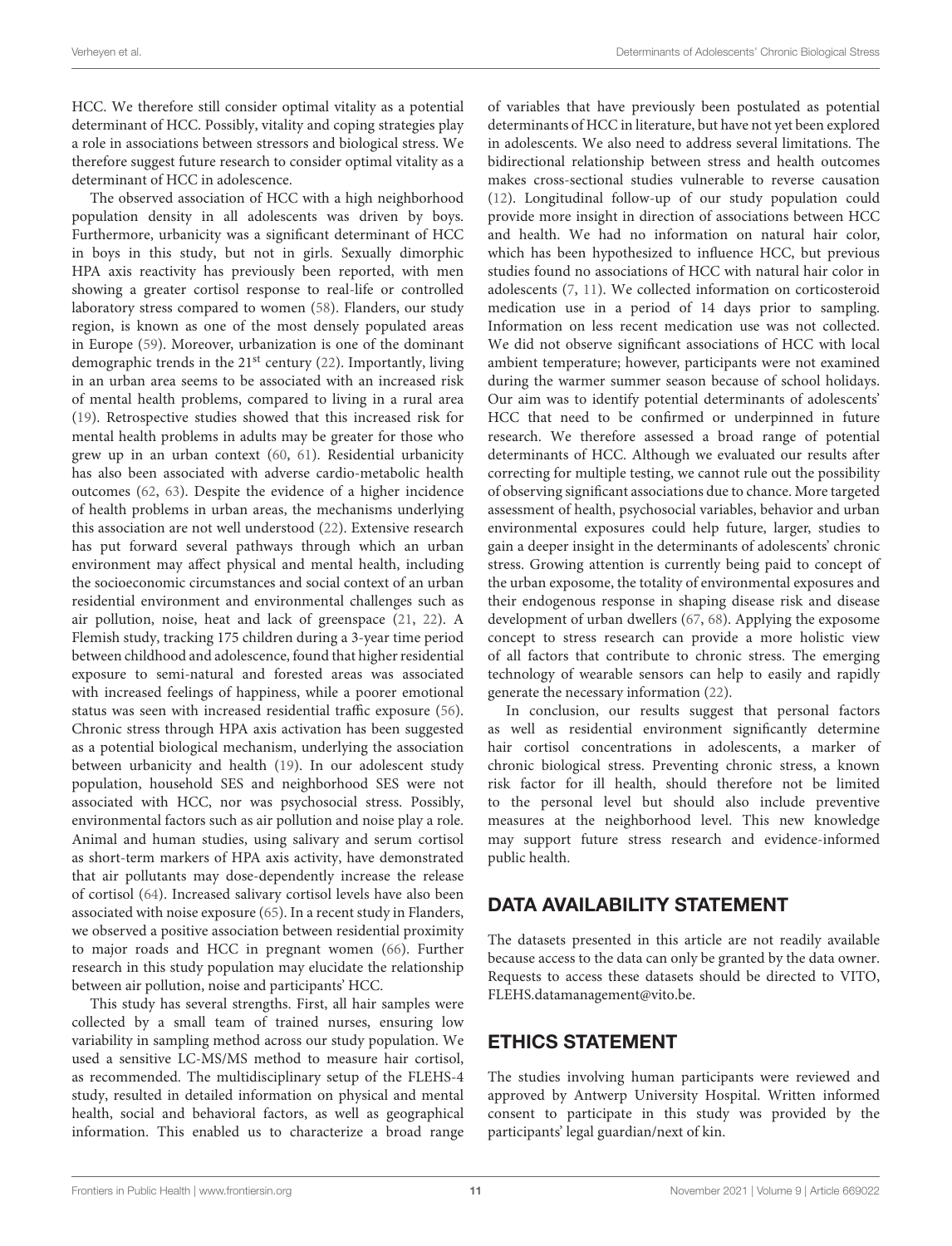# AUTHOR CONTRIBUTIONS

VV, SR, LB, IL, ED, VN, SD, NV, AdC, CT, TN, and GS have made substantial contributions to the conception and design of the study. VV, AnC, EG, GK, LM, LB, AD, CF, DC, EB, SV, and ED contributed to acquisition of data and statistical analysis. FN contributed to design of the study, acquisition of data and biomarker analysis. VV, SR, LB, BM, and GS participated in the interpretation of the data. VV drafted the manuscript. SR and GS helped to draft the manuscript. VV, SR, EG, AnC, GK, LM, FN, LB, EB, SV, BM, DC, IL, AD, CF, ED, VN, SD, AdC, NV, CT, TN, and GS were involved in critically reviewing and editing the manuscript. GS coordinated the Flemish Environment and Health Study. All authors approved the manuscript to be published.

### FUNDING

This paper is based on research conducted within the framework of the Flemish Center of Expertise on

### **REFERENCES**

- <span id="page-12-0"></span>1. Romeo RD. Adolescence: a central event in shaping stress reactivity. Dev Psychobiol. (2010) 52:244–53. doi: [10.1002/dev.20437](https://doi.org/10.1002/dev.20437)
- <span id="page-12-1"></span>2. Schreier HMC, Chen E. Low-grade inflammation and ambulatory cortisol in adolescents: interaction between interviewer-rated versus self-rated acute stress and chronic stress. Psychosom Med. (2017) 79:133–42. doi: [10.1097/PSY.0000000000000377](https://doi.org/10.1097/PSY.0000000000000377)
- <span id="page-12-2"></span>3. Hofmann M, Young C, Binz TM, Baumgartner MR, Bauer N. Contact to nature benefits health: mixed effectiveness of different mechanisms. Int J Environ Res. (2018) 15:31. doi: [10.3390/ijerph15010031](https://doi.org/10.3390/ijerph15010031)
- <span id="page-12-3"></span>4. Iob E, Steptoe A. Cardiovascular disease and hair cortisol: a novel biomarker of chronic stress. Curr Cardiol Rep. (2019) 21:116. doi: [10.1007/s11886-019-1208-7](https://doi.org/10.1007/s11886-019-1208-7)
- <span id="page-12-4"></span>5. Wellen KE, Hotamisligil GS. Inflammation, stress, and diabetes. J Clin Investig. (2005) 115:1111–9. doi: [10.1172/JCI25102](https://doi.org/10.1172/JCI25102)
- <span id="page-12-5"></span>6. Thomson EM. Neurobehavioral and metabolic impacts of inhaled pollutants. Endocrine Disruptors. (2013) 1:e27489. doi: [10.4161/endo.27489](https://doi.org/10.4161/endo.27489)
- <span id="page-12-6"></span>7. Gray NA, Dhana A, Van Der Vyver L, Van Wyk J, Khumalo NP, Stein DJ. Determinants of hair cortisol concentration in children: a systematic review. Psychoneuroendocrinology. (2018) 87:204–14. doi: [10.1016/j.psyneuen.2017.10.022](https://doi.org/10.1016/j.psyneuen.2017.10.022)
- <span id="page-12-7"></span>8. Mayer SE, Lopez-Duran NL, Sen S, Abelson JL. Chronic stress, hair cortisol and depression: a prospective and longitudinal study of medical internship. Psychoneuroendocrinology. (2018) 92:57–65. doi: [10.1016/j.psyneuen.2018.03.020](https://doi.org/10.1016/j.psyneuen.2018.03.020)
- <span id="page-12-8"></span>9. Rietschel L, Streit F, Zhu G. Hair cortisol in twins: heritability and genetic overlap with psychological variables and stress-system genes. Sci Rep. (2017) 7:15351. doi: [10.1038/s41598-017-11852-3](https://doi.org/10.1038/s41598-017-11852-3)
- <span id="page-12-9"></span>10. Prado-Gascó V, de la Barrera U, Sancho-Castillo S, de la Rubia-Ortí JE, Montoya-Castilla I. Perceived stress and reference ranges of hair cortisol in healthy adolescents. PloS ONE. (2019) 14:e0214856. doi: [10.1371/journal.pone.0214856](https://doi.org/10.1371/journal.pone.0214856)
- <span id="page-12-10"></span>11. de Kruijff I, Noppe G, Kieviet N, Choenni V, Lambregtse-van den Berg MP, Begijn DGA, et al. LC-MS/MS-based reference intervals for hair cortisol in healthy children. Psychoneuroendocrinology. (2020) 112:104539. doi: [10.1016/j.psyneuen.2019.104539](https://doi.org/10.1016/j.psyneuen.2019.104539)
- <span id="page-12-25"></span>12. Petimar J, Rifas-Shiman SL, Hivert MF, Fleisch AF, Tiemeier H, Oken E. Prenatal and childhood predictors of hair cortisol concentration in mid-childhood and early adolescence. PloS ONE. (2020) 15:e0228769. doi: [10.1371/journal.pone.0228769](https://doi.org/10.1371/journal.pone.0228769)

Environment and Health (FLEHS 2016-2020), funded by the Government of Flanders, Department of Environment & Spatial Development. VV was supported by a PhD fellowship at the University of Antwerp and VITO, funded by the Flemish Center of Expertise on Environment and Health.

### ACKNOWLEDGMENTS

We thank the adolescents and their families who participated in FLEHS IV. Without their effort, this study would not have been possible. We thank the field workers from the Provincial Institute of Hygiene and VITO for the sample and data collection.

### SUPPLEMENTARY MATERIAL

<span id="page-12-23"></span>The Supplementary Material for this article can be found [online at: https://www.frontiersin.org/articles/10.3389/fpubh.](https://www.frontiersin.org/articles/10.3389/fpubh.2021.669022/full#supplementary-material) 2021.669022/full#supplementary-material

- <span id="page-12-24"></span>13. Wagner M, Kratzsch J, Vogel M, Peschel T, Gaudl A, Ceglarek U, et al. Hair cortisol concentration in healthy children and adolescents is related to puberty, age, gender, and body mass index. Horm Res Paediatr. (2020) 92:237–44. doi: [10.1159/000504914](https://doi.org/10.1159/000504914)
- <span id="page-12-11"></span>14. Petimar J, Rifas-Shiman SL, Hivert MF, Fleisch AF, Tiemeier H, Oken E. Childhood hair cortisol concentration and early teen cardiometabolic outcomes. Pediatr Obes. (2020) 15:e12592. doi: [10.1111/ijpo.12592](https://doi.org/10.1111/ijpo.12592)
- <span id="page-12-12"></span>15. Barouki R, Gluckman PD, Grandjean P, Hanson M, Heindel JJ. Developmental origins of non-communicable disease: implications for research and public health. Environ Health: Glob Access Sci Source. (2012) 11:42. doi: [10.1186/1476-069X-11-42](https://doi.org/10.1186/1476-069X-11-42)
- <span id="page-12-13"></span>16. Wright RJ. Stress and atopic disorders. J Allergy Clin Immunol. (2005) 116:1301–6. doi: [10.1016/j.jaci.2005.09.050](https://doi.org/10.1016/j.jaci.2005.09.050)
- <span id="page-12-14"></span>17. Chmielewski PP, Strzelec B. Elevated leukocyte count as a harbinger of systemic inflammation, disease progression, and poor prognosis: a review. Folia Morphol. (2018) 77:171–8. doi: [10.5603/FM.a2017.0101](https://doi.org/10.5603/FM.a2017.0101)
- <span id="page-12-15"></span>18. Milam J, Slaughter R, Verma G, McConnell R. Hair cortisol, perceived stress and dispositional optimism: a pilot study among adolescents. J Trauma Stress Disord Treat. (2014) 3:1000126. doi: [10.4172/2324-8947.1000126](https://doi.org/10.4172/2324-8947.1000126)
- <span id="page-12-16"></span>19. Evans BE, Huizink AC, Greaves-Lord K, Tulen JHM, Roelofs K, van der Ende J. Urbanicity, biological stress system functioning and mental health in adolescents. PloS ONE. (2020) 15:e0228659. doi: [10.1371/journal.pone.0228659](https://doi.org/10.1371/journal.pone.0228659)
- <span id="page-12-17"></span>20. Evans BE, Beijers R, Hagquist C, de Weerth C. Childhood urbanicity and hair steroid hormone levels in ten-year-old children. Psychoneuroendocrinology. (2019) 102:53–7. doi: [10.1016/j.psyneuen.2018.11.039](https://doi.org/10.1016/j.psyneuen.2018.11.039)
- <span id="page-12-18"></span>21. Robert SA. Socioeconomic position and health: the independent contribution of community socioeconomic context. Ann Rev Sociol. (1999) 25:489– 516. doi: [10.1146/annurev.soc.25.1.489](https://doi.org/10.1146/annurev.soc.25.1.489)
- <span id="page-12-19"></span>22. Tonne C, Adair L, Adlakha D, Anguelovski I, Belesova K, Berger M, et al. Defining pathways to healthy sustainable urban development. Environ int. (2021) 146:106236. doi: [10.1016/j.envint.2020.106236](https://doi.org/10.1016/j.envint.2020.106236)
- <span id="page-12-20"></span>23. Liu J, Bisschop PH, Eggels L, Foppen E, Fliers E, Zhou JN, et al. Intrahypothalamic estradiol modulates hypothalamuspituitary-adrenal-axis activity in female rats. Endocrinology. (2012) 153:3337–44. doi: [10.1210/en.2011-2176](https://doi.org/10.1210/en.2011-2176)
- <span id="page-12-21"></span>24. Oyola MG, Handa RJ. Hypothalamic–pituitary–adrenal and hypothalamic– pituitary–gonadal axes: sex differences in regulation of stress responsivity. Stress. (2017) 20:476–94. doi: [10.1080/10253890.2017.1369523](https://doi.org/10.1080/10253890.2017.1369523)
- <span id="page-12-22"></span>25. Schoeters G, Hond E Den, Colles A, Loots I, Morrens B, Keune H, et al. Concept of the Flemish human biomonitoring programme.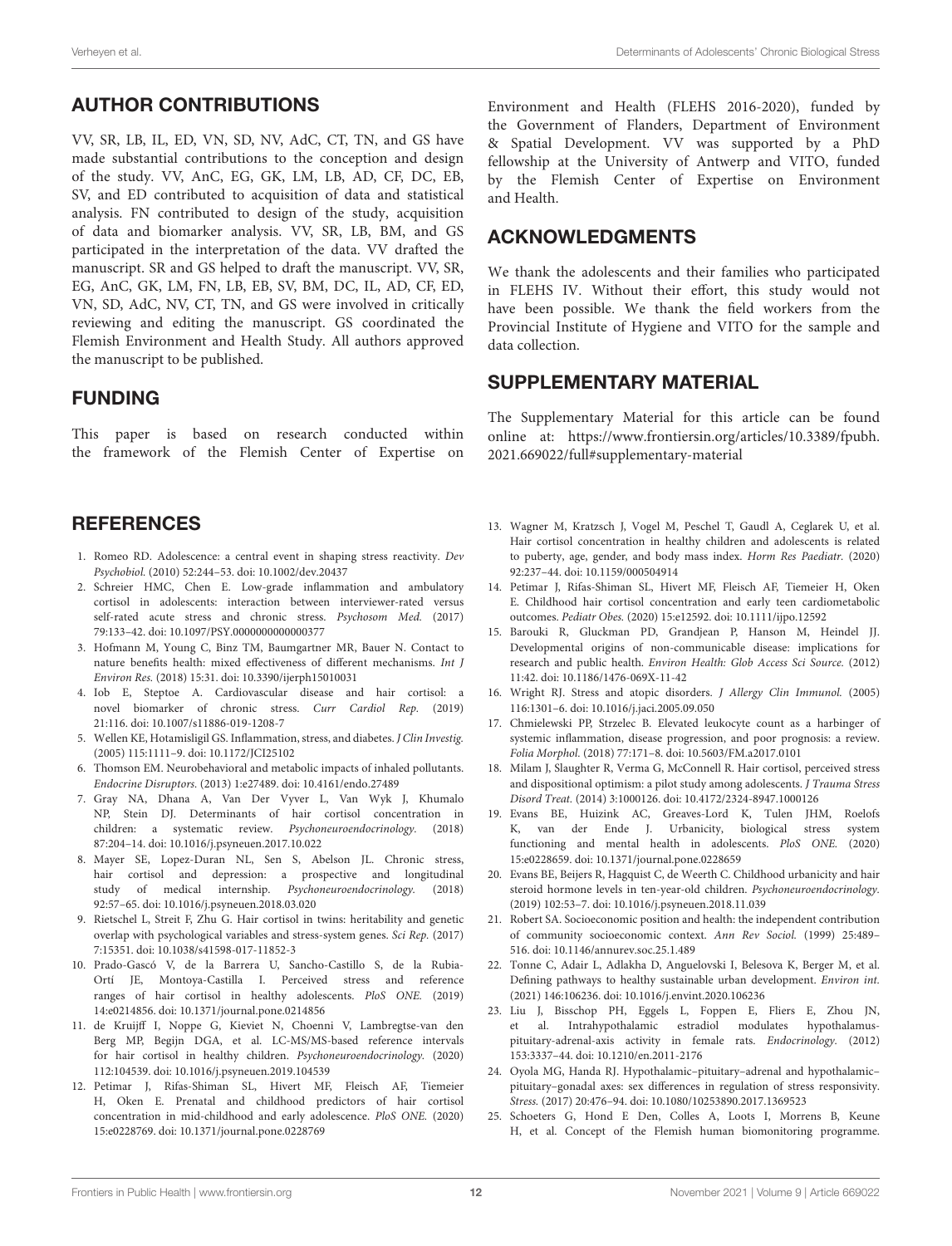Int J Hyg Environ Health. [\(2012\) 215:102–8. doi: 10.1016/j.ijheh.2011.](https://doi.org/10.1016/j.ijheh.2011.11.006) 11.006

- <span id="page-13-0"></span>26. Stalder T, Steudte-Schmiedgen S, Alexander N, Klucken T, Vater A, Wichmann S, et al. Stress-related and basic determinants of hair cortisol in humans: a meta-analysis. Psychoneuroendocrinology. (2017) 77:261– 74. doi: [10.1016/j.psyneuen.2016.12.017](https://doi.org/10.1016/j.psyneuen.2016.12.017)
- <span id="page-13-1"></span>27. Verheyen VJ, Remy S, Lambrechts N, Govarts E, Colles A, Poelmans L, et al. Residential exposure to air pollution and access to neighborhood greenspace in relation to hair cortisol concentrations during the second and third trimester of pregnancy. Environ Health. (2021) 20:11. doi: [10.1186/s12940-021-00697-z](https://doi.org/10.1186/s12940-021-00697-z)
- <span id="page-13-2"></span>28. De Vos K, Zaidi MA. Equivalence scale sensitivity of poverty statistics for the Member States of the European Community. Rev Income Wealth. (1997) 43:319–33. doi: [10.1111/j.1475-4991.1997.tb00222.x](https://doi.org/10.1111/j.1475-4991.1997.tb00222.x)
- <span id="page-13-3"></span>29. Eurostat. Methodological Manual on Territorial Typologies. (2018). Available online at:<https://doi.org/10.2785/228845>
- <span id="page-13-4"></span>30. Den Hond E, Paulussen M, Geens T, Bruckers L, Baeyens W, David F, et al. Biomarkers of human exposure to personal care products: results from the Flemish environment and health study. (FLEHS 2007-2011). Sci Total Environ. (2013) 463–464:102–10. doi: [10.1016/j.scitotenv.2013.05.087](https://doi.org/10.1016/j.scitotenv.2013.05.087)
- <span id="page-13-5"></span>31. Statistics Flanders. Metadata Armoede. (2018). Available online at: [https://](https://www.statistiekvlaanderen.be/nl/kansarmoede-index-van-kind-en-gezin) [www.statistiekvlaanderen.be/nl/kansarmoede-index-van-kind-en-gezin.](https://www.statistiekvlaanderen.be/nl/kansarmoede-index-van-kind-en-gezin)
- <span id="page-13-6"></span>Roelants M, Hauspie R, Hoppenbrouwers K. References for growth and pubertal development from birth to 21 years in Flanders, Belgium. Ann Hum Biol. (2009) 36:680–94. doi: [10.3109/03014460903049074](https://doi.org/10.3109/03014460903049074)
- <span id="page-13-7"></span>33. Asher MI, Keil U, Anderson HR, Beasley R, Crane J, Martinez F, et al. International study of asthma and allergies in childhood. (ISAAC): rationale and methods. Eur Respir J. (1995) 8:483– 91. doi: [10.1183/09031936.95.08030483](https://doi.org/10.1183/09031936.95.08030483)
- <span id="page-13-8"></span>34. Goodman R. Psychometric properties of the strengths and difficulties questionnaire. J Am Acad Child Adolesc Psychiatry. (2001) 40:1337– 45. doi: [10.1097/00004583-200111000-00015](https://doi.org/10.1097/00004583-200111000-00015)
- <span id="page-13-9"></span>35. Vugteveen J, de Bildt A, Theunissen M, Reijneveld M, Timmerman M. Validity aspects of the strengths and difficulties questionnaire (SDQ). Adolescent self-report and parent-report versions among dutch adolescents. Assessment. (2019) 28:601–16. doi: [10.1177/1073191119858416](https://doi.org/10.1177/1073191119858416)
- <span id="page-13-10"></span>36. Brown LF, Kroenke K, Theobald DE, Wu J. Comparison of SF-36 vitality scale and fatigue symptom inventory in assessing cancer-related fatigue. Support Care Cancer. (2011) 19:1255–9. doi: [10.1007/s00520-011-1148-2](https://doi.org/10.1007/s00520-011-1148-2)
- <span id="page-13-11"></span>37. Braekman E, Berete F, Charafeddine R, Demarest S, Drieskens S, Gisle L, et al. Measurement agreement of the self-administered questionnaire of the belgian health interview survey: paper-and-pencil versus web-based mode. PloS ONE. (2018) 13:e0197434. doi: [10.1371/journal.pone.0197434](https://doi.org/10.1371/journal.pone.0197434)
- <span id="page-13-12"></span>38. Kock N, Lynn GS. Lateral collinearity and misleading results in variance-based sem: an illustration and recommendations. JAIS. (2012) 13. doi: [10.17705/1jais.00302](https://doi.org/10.17705/1jais.00302)
- <span id="page-13-13"></span>39. Wilcox R. Trimming Winsorization. In: Armitage P, Colton T, editors. Encyclopedia of Biostatistics. (2nd ed.). Chichester, West Sussex, England, Hoboken, NJ: John Wiley (2005).
- <span id="page-13-14"></span>40. Bossé S, Stalder T, D'Antono B. Childhood trauma, perceived stress, and hair cortisol in adults with and without cardiovascular disease. Psychosom Med. [\(2018\) 80:393–402. doi: 10.1097/PSY.00000000000](https://doi.org/10.1097/PSY.0000000000000569) 00569
- 41. Rippe RCA, Noppe G, Windhorst DA, Tiemeier H, van Rossum EFC, Jaddoe VWV, et al. Splitting hair for cortisol? associations of socioeconomic status, ethnicity, hair color, gender and other child characteristics with hair cortisol and cortisone. Psychoneuroendocrinology. (2016) 66:56– 64. doi: [10.1016/j.psyneuen.2015.12.016](https://doi.org/10.1016/j.psyneuen.2015.12.016)
- <span id="page-13-15"></span>42. Short SJ, Stalder T, Marceau K, Entringer S, Moog NK, Shirtcliff EA, et al. Correspondence between hair cortisol concentrations and 30-day integrated daily salivary and weekly urinary cortisol measures. Psychoneuroendocrinology. (2016) 71:12–18. doi: [10.1016/j.psyneuen.2016.05.007](https://doi.org/10.1016/j.psyneuen.2016.05.007)
- <span id="page-13-16"></span>43. Benjamini Y, Hochberg Y. Controlling the false discovery rate: a practical powerful approach to multiple testing. J R Stat Soc Series B Stat Methodol. (1995) 57:289–300. doi: [10.1111/j.2517-6161.1995.tb02031.x](https://doi.org/10.1111/j.2517-6161.1995.tb02031.x)
- <span id="page-13-17"></span>44. Steunpunt Milieu en Gezondheid. Vlaamse Humane-Biomonitoringprogramma 2016-2020: Referentiewaarden Bij Jongeren.

(2020). Available online at: [https://www.milieu-en-gezondheid.be/nl/](https://www.milieu-en-gezondheid.be/nl/onderzoeksresultaten) [onderzoeksresultaten](https://www.milieu-en-gezondheid.be/nl/onderzoeksresultaten)

- <span id="page-13-18"></span>45. Statbel Onderwijsniveau. Available online at: [https://statbel.fgov.be/nl/](https://statbel.fgov.be/nl/themas/werk-opleiding/opleidingen-en-onderwijs/onderwijsniveau) [themas/werk-opleiding/opleidingen-en-onderwijs/onderwijsniveau.](https://statbel.fgov.be/nl/themas/werk-opleiding/opleidingen-en-onderwijs/onderwijsniveau)
- <span id="page-13-19"></span>46. Morrens B, Bruckers L, Hond E Den, Nelen V, Schoeters G, Baeyens W, et al. Social distribution of internal exposure to environmental pollution in Flemish adolescents. Int J Hyg Environ Health. (2012) 215:474– 81. doi: [10.1016/j.ijheh.2011.10.008](https://doi.org/10.1016/j.ijheh.2011.10.008)
- <span id="page-13-20"></span>47. Gys C, Bastiaensen M, Bruckers L, Colles A, Govarts E, Martin LR, et al. Determinants of exposure levels of bisphenols in Flemish adolescents. Environ Res. [\(2020\) 193:110567. doi: 10.1016/j.envres.2020.1](https://doi.org/10.1016/j.envres.2020.110567) 10567
- <span id="page-13-21"></span>48. Kindengezin Lokaal dashboard kansarmoede. Available online at: [https://](https://www.opgroeien.be/cijfers-en-publicaties/kansarmoede/gemeentelijk-niveau) [www.opgroeien.be/cijfers-en-publicaties/kansarmoede/gemeentelijk-niveau.](https://www.opgroeien.be/cijfers-en-publicaties/kansarmoede/gemeentelijk-niveau)
- <span id="page-13-22"></span>49. Eurostat - Data Explorer. DEGURBA. Available online at [https://appsso.](https://appsso.eurostat.ec.europa.eu/nui/show.do?dataset=urb_ctour&lang=en) [eurostat.ec.europa.eu/nui/show.do?dataset=urb\\_ctour&lang=en](https://appsso.eurostat.ec.europa.eu/nui/show.do?dataset=urb_ctour&lang=en) (accessed January 7, 2021).
- <span id="page-13-23"></span>50. Gisle L, Drieskens S, Demarest S, Van der Heyden J. Geestelijke gezondheid: gezondheidsenquête 2018. Brussel, België: Sciensano; Rapportnummer: D/2020/14.440/4. Available online at: [https://his.wiv-isp.be/nl/SitePages/](https://his.wiv-isp.be/nl/SitePages/Introductiepagina.aspx) [Introductiepagina.aspx.](https://his.wiv-isp.be/nl/SitePages/Introductiepagina.aspx)
- <span id="page-13-24"></span>51. Binz TM, Rietschel L, Streit F, Hofmann M, Gehrke J, Herdener M, et al. Endogenous cortisol in keratinized matrices: systematic determination of baseline cortisol levels in hair and the influence of sex, age and hair color. Forensic Sci Int. [\(2018\) 284:33–8. doi: 10.1016/j.forsciint.2017.](https://doi.org/10.1016/j.forsciint.2017.12.032) 12.032
- <span id="page-13-25"></span>52. Groeneveld MG, Vermeer HJ, Linting M, Noppe G, Van Rossum EFC, Van IJzendoorn MH. Children's hair cortisol as a biomarker of stress at school entry. Stress. (2013) 16:711–5. doi: [10.3109/10253890.2013.817553](https://doi.org/10.3109/10253890.2013.817553)
- <span id="page-13-26"></span>53. Karlén J, Frostell A, Theodorsson E, Faresjö T, Ludvigsson J. Maternal influence on child HPA axis: a prospective study of cortisol levels in hair. Pediatrics. (2013) 132:e1333–e40. doi: [10.1542/peds.2013-1178](https://doi.org/10.1542/peds.2013-1178)
- <span id="page-13-27"></span>54. Kang JY, Park JY, Chun SI, Suh HS, Lee K, Ahn RS. Pubertyrelated changes in cortisol, dehydroepiandrosterone, and estradiol-17β secretions within the first hour after waking in premenarcheal girls. Neuroendocrinology. [\(2014\) 99:168–77. doi: 10.1159/0003](https://doi.org/10.1159/000363368) 63368
- <span id="page-13-28"></span>55. Stalder T, Kirschbaum C. Analysis of cortisol in hair – state of the art and future directions. Brain Behav Immun. (2012) 26:1019– 29. doi: [10.1016/j.bbi.2012.02.002](https://doi.org/10.1016/j.bbi.2012.02.002)
- <span id="page-13-29"></span>56. Van Aart CJC, Michels N, Sioen I, De Decker A, Bijnens EM, Janssen BG, et al. Residential landscape as a predictor of psychosocial stress in the life course from childhood to adolescence. Environ Int. (2018) 120:456– 63. doi: [10.1016/j.envint.2018.08.028](https://doi.org/10.1016/j.envint.2018.08.028)
- <span id="page-13-30"></span>57. Kessler RC, Angermeyer M, Anthony JC, De Graaf, R., Demyttenaere, K., Gasquet, I., et al. Lifetime prevalence and age-of-onset distributions of mental disorders in the World Health Organization's World Mental Health Survey Initiative. World Psychiatry. (2007) 6:168–76.
- <span id="page-13-31"></span>58. Kudielka BM, Kirschbaum C. Sex differences in HPA axis responses to stress: a review. Biol Psychol. [\(2005\) 69:113–32. doi: 10.1016/j.biopsycho.2004.](https://doi.org/10.1016/j.biopsycho.2004.11.009) 11.009
- <span id="page-13-32"></span>59. De Coster S, van Leeuwen DM, Jennen DGJ, Koppen G, Den Hond E, Nelen V, et al. Gender-specific transcriptomic response to environmental exposure in flemish adults. Environ Mol Mutagen. (2013) 54:574–88. doi: [10.1002/em.21774](https://doi.org/10.1002/em.21774)
- <span id="page-13-33"></span>60. Pedersen CB, Mortensen PB. Urbanization and traffic related exposures as risk factors for Schizophrenia. BMC psychiatry. (2006) 6:2. doi: [10.1186/1471-244X-6-2](https://doi.org/10.1186/1471-244X-6-2)
- <span id="page-13-34"></span>61. Marcelis M, Navarro-Mateu F, Murray R, Selten JP, Van Os J. Urbanization and psychosis: a study of 1942-1978 birth cohorts in The Netherlands. Psychol Med. [\(1998\) 28:871–9. doi: 10.1017/S00332917980](https://doi.org/10.1017/S0033291798006898) 06898
- <span id="page-13-35"></span>62. Lindroth M, Lundqvist R, Lilja M, Eliasson M. Cardiovascular risk factors differ between rural and urban Sweden: the 2009 Northern Sweden MONICA cohort. BMC Public Health. [\(2014\) 14:825. doi: 10.1186/1471-245](https://doi.org/10.1186/1471-2458-14-825) 8-14-825
- <span id="page-13-36"></span>63. O'Neal WT, Sandesara PB, Kelli HM, Venkatesh S, Soliman EZ. Urban-rural differences in mortality for atrial fibrillation